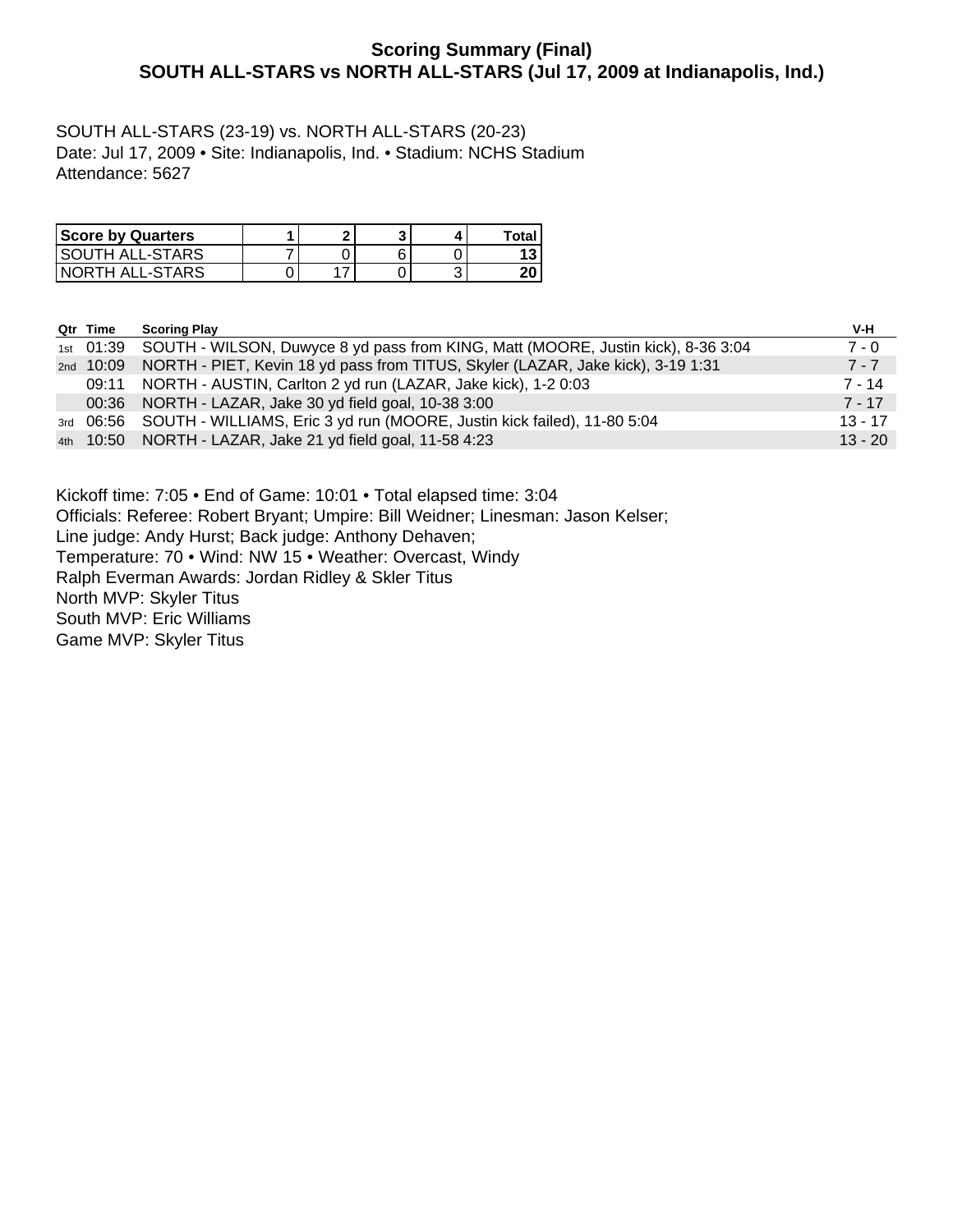# **Team Statistics (Final)**

# **SOUTH ALL-STARS vs NORTH ALL-STARS (Jul 17, 2009 at Indianapolis, Ind.)**

|                                | <b>SOUTH</b>   | <b>NORTH</b> |
|--------------------------------|----------------|--------------|
| <b>FIRST DOWNS</b>             | 18             | 12           |
| Rushing                        | 11             | 6            |
| Passing                        | 7              | 3            |
| Penalty                        | $\overline{0}$ | 3            |
| <b>NET YARDS RUSHING</b>       | 145            | 128          |
| <b>Rushing Attempts</b>        | 38             | 35           |
| Average Per Rush               | 3.8            | 3.7          |
| <b>Rushing Touchdowns</b>      | $\mathbf{1}$   | $\mathbf{1}$ |
| <b>Yards Gained Rushing</b>    | 167            | 139          |
| <b>Yards Lost Rushing</b>      | 22             | 11           |
| <b>NET YARDS PASSING</b>       | 162            | 94           |
| Completions-Attempts-Int       | $10 - 31 - 4$  | $9 - 20 - 0$ |
| Average Per Attempt            | 5.2            | 4.7          |
| <b>Average Per Completion</b>  | 16.2           | 10.4         |
| Passing Touchdowns             | 1              | 1            |
| <b>TOTAL OFFENSE YARDS</b>     | 307            | 222          |
| Total offense plays            | 69             | 55           |
| Average Gain Per Play          | 4.4            | 4.0          |
| Fumbles: Number-Lost           | $2 - 1$        | $1 - 1$      |
| Penalties: Number-Yards        | $6 - 103$      | $2 - 10$     |
| <b>PUNTS-YARDS</b>             | 4-143          | $5 - 222$    |
| Average Yards Per Punt         | 35.8           | 44.4         |
| <b>Net Yards Per Punt</b>      | 35.8           | 44.4         |
| Inside 20                      | 1              | 3            |
| 50+ Yards                      | 0              | 2            |
| <b>Touchbacks</b>              | 0              | 0            |
| Fair catch                     | $\mathbf 0$    | 1            |
| <b>KICKOFFS-YARDS</b>          | $3 - 151$      | $5 - 251$    |
| Average Yards Per Kickoff      | 50.3           | 50.2         |
| Net Yards Per Kickoff          | 34.3           | 31.8         |
| Touchbacks                     | 1              | 2            |
| Punt returns: Number-Yards-TD  | $0 - 0 - 0$    | $0 - 0 - 0$  |
| Average Per Return             | 0.0            | 0.0          |
| Kickoff returns: Number-Yds-TD | $2 - 52 - 0$   | $2 - 28 - 0$ |
| Average Per Return             | 26.0           | 14.0         |
| Interceptions: Number-Yds-TD   | $0 - 0 - 0$    | $4 - 58 - 0$ |
| Fumble Returns: Number-Yds-TD  | 1-6-0          | 0-0-0        |
| Miscellaneous Yards            | 0              | $\mathbf{0}$ |
| <b>Possession Time</b>         | 26:52          | 21:08        |
| 1st Quarter                    | 7:45           | 4:15         |
| 2nd Quarter                    | 5:13           | 6:47         |
| 3rd Quarter                    | 7:33           | 4:27         |
| 4th Quarter                    | 6:21           | 5:39         |
| <b>Third-Down Conversions</b>  | 6 of 14        | 3 of 13      |
| <b>Fourth-Down Conversions</b> | 3 of 3         | 1 of 2       |
| Red-Zone Scores-Chances        | $2 - 2$        | $4 - 4$      |
| Sacks By: Number-Yards         | $0-0$          | $2 - 13$     |
| <b>PAT Kicks</b>               | $1 - 2$        | $2 - 2$      |
| <b>Field Goals</b>             | $0-0$          | $2 - 2$      |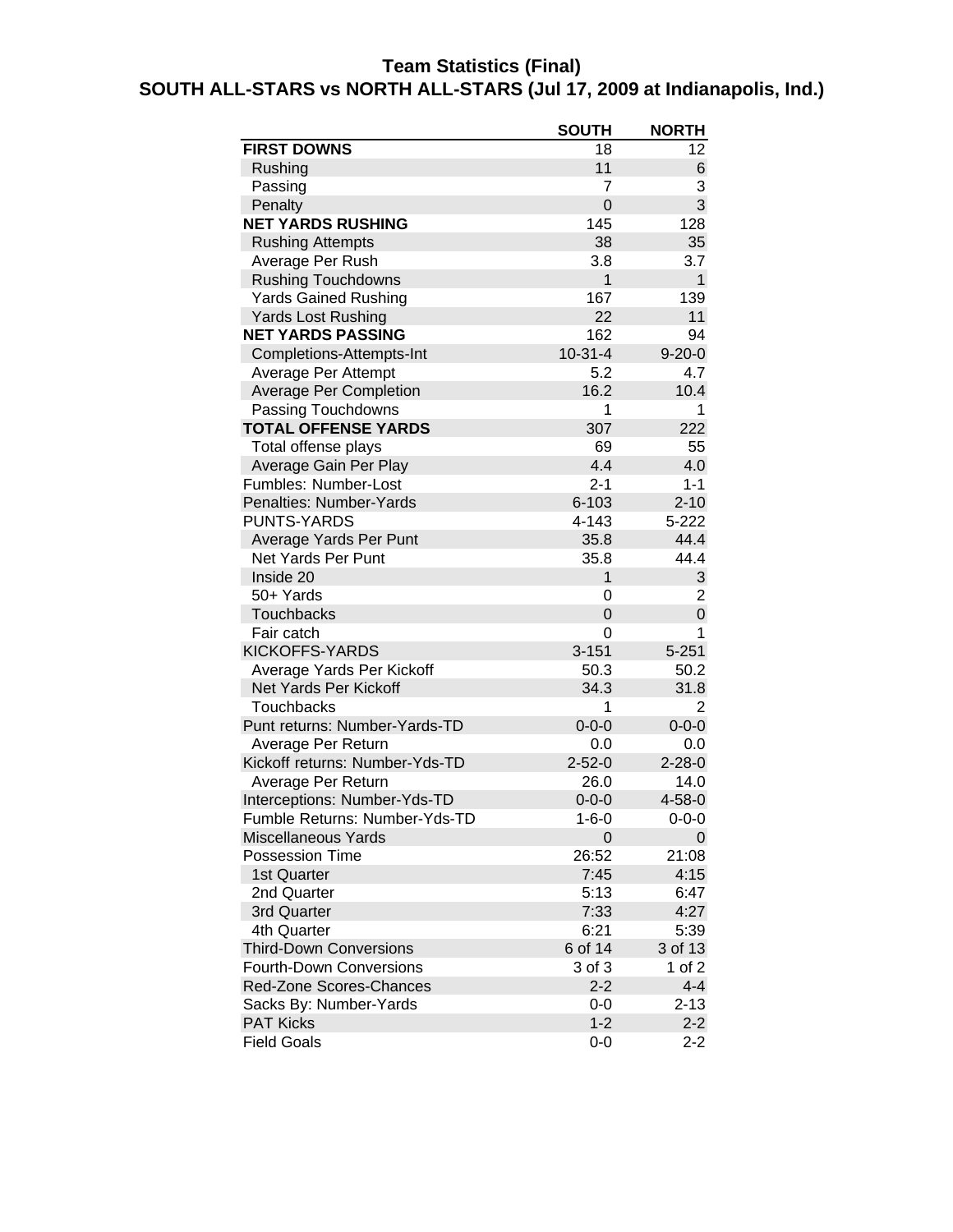# **Individual Statistics (Final) SOUTH ALL-STARS vs NORTH ALL-STARS (Jul 17, 2009 at Indianapolis, Ind.)**

| <b>Rushing</b>        |                 | No. Gain Loss                 |                | <b>Net</b>     | TD                   | Lg              | Avg                        | <b>Rushing</b>     |                | No. Gain Loss |                                  | <b>Net</b>     | TD                               | Avg<br>Lg                            |
|-----------------------|-----------------|-------------------------------|----------------|----------------|----------------------|-----------------|----------------------------|--------------------|----------------|---------------|----------------------------------|----------------|----------------------------------|--------------------------------------|
| <b>WILLIAMS, Eric</b> | $\overline{12}$ | 70                            | 0              | 70             | 1                    | 18              | 5.8                        | TITUS, Skyler      | 7              | 46            | 1                                | 45             | $\pmb{0}$                        | 18<br>6.4                            |
| NEWTON, Morgan        | 11              | 42                            | 12             | 30             | 0                    | 13              | 2.7                        | LEAS, Devin        | 11             | 38            | 1                                | 37             | 0                                | $\overline{7}$<br>3.4                |
| <b>TURNER, Nick</b>   | 5               | 20                            | 2              | 18             | 0                    | 8               | 3.6                        | AUSTIN, Carlton    | 10             | 30            | 0                                | 30             | 1                                | 8<br>3.0                             |
|                       |                 |                               |                |                |                      |                 |                            |                    |                |               |                                  |                |                                  |                                      |
| FAKES, Zane           | $\overline{c}$  | 14                            | $\mathbf 0$    | 14             | 0                    | 14              | 7.0                        | EZELL, George      | 5              | 25            | $\mathbf{1}$                     | 24             | 0                                | 4.8<br>17                            |
| BROWN, David          | $\overline{c}$  | 8                             | 0              | 8              | 0                    | 5               | 4.0                        | <b>TEAM</b>        | 1              | $\mathbf 0$   | $\Omega$                         | $\mathbf 0$    | 0                                | 0.0<br>$\mathbf 0$                   |
| KING, Matt            | 4               | 12                            | 6              | 6              | 0                    | 11              | 1.5                        | LANCASTER, Matt    | 1              | 0             | 8                                | -8             | 0                                | $-8.0$<br>$\mathbf 0$                |
| <b>TEAM</b>           | 2               | $\Omega$                      | 2              | $-2$           | 0                    | 0               | $-1.0$                     | <b>Totals</b>      | 35             | 139           | 11                               | 128            | $\mathbf{1}$                     | 18<br>$\overline{3.7}$               |
| WALKER, Tyrone        | 0               | 1                             | 0              | 1              | 0                    | $\pmb{0}$       | 0.0                        |                    |                |               |                                  |                |                                  |                                      |
|                       |                 |                               |                |                |                      |                 |                            |                    |                |               |                                  |                |                                  |                                      |
| Totals                | 38              | 167                           | 22             | 145            | $\mathbf{1}$         | 18              | 3.8                        |                    |                |               |                                  |                |                                  |                                      |
|                       |                 |                               |                |                |                      |                 |                            |                    |                |               |                                  |                |                                  |                                      |
| <b>Passing</b>        |                 | $C-A-I$                       | Yds            | TD             | Long                 |                 | <b>Sack</b>                | <b>Passing</b>     |                | $C-A-I$       | Yds                              | TD             | Long                             | <b>Sack</b>                          |
| NEWTON, Morgan        |                 | $5 - 18 - 1$                  | 103            | 0              |                      | 46              | 1                          | LANCASTER, Matt    |                | $4 - 10 - 0$  | 51                               | 0              | 20                               | 0                                    |
| KING, Matt            |                 | $5 - 13 - 3$                  | 59             | 1              |                      | 25              | 1                          | TITUS, Skyler      |                | $5 - 10 - 0$  |                                  | 43<br>1        | 18                               | $\overline{0}$                       |
| <b>Totals</b>         |                 | $10 - 31 - 4$                 | 162            | $\mathbf{1}$   |                      | 46              | $\overline{2}$             | <b>Totals</b>      |                | $9 - 20 - 0$  | 94                               | $\mathbf{1}$   | 20                               | $\mathbf 0$                          |
|                       |                 |                               |                |                |                      |                 |                            |                    |                |               |                                  |                |                                  |                                      |
|                       |                 |                               |                |                |                      |                 |                            |                    |                |               |                                  |                |                                  |                                      |
| <b>Receiving</b>      | No.             | <b>Yards</b>                  |                | TD             | Long                 |                 |                            | <b>Receiving</b>   | No.            | Yards         |                                  | TD             | Long                             |                                      |
| WALKER, Tyrone        | 4               |                               | 84             | 0              | 46                   |                 |                            | NICHOLS, M.        | 2              |               | 26                               | 0              | 20                               |                                      |
| WILSON, Duwyce        | 3               |                               | 44             | 1              | 25                   |                 |                            | PIET, Kevin        | 2              |               | 25                               | 1              | 18                               |                                      |
| <b>WILLIAMS, Eric</b> | 1               |                               | 19             | 0              | 19                   |                 |                            | PETRIE, M.         | 1              |               | 19                               | 0              | 19                               |                                      |
| FAKES, Zane           | 1               |                               | 9              | 0              | 9                    |                 |                            | RUBEN, Josh        | 1              |               | 9                                | 0              | 9                                |                                      |
|                       |                 |                               | 6              | 0              |                      |                 |                            |                    | 1              |               | 6                                | 0              |                                  |                                      |
| COOK, Morgan          |                 |                               |                |                | 6                    |                 |                            | LEAS, Devin        |                |               |                                  |                | 6                                |                                      |
| <b>Totals</b>         | 10              | 162                           |                | $\mathbf{1}$   | $\overline{46}$      |                 |                            | CRONK, Ethan       | 1              |               | 6                                | 0              | 6                                |                                      |
|                       |                 |                               |                |                |                      |                 |                            | EZELL, George      | 1              |               | 3                                | 0              | $\overline{3}$                   |                                      |
|                       |                 |                               |                |                |                      |                 |                            | <b>Totals</b>      | 9              |               | 94                               | $\mathbf{1}$   | 20                               |                                      |
|                       |                 |                               |                |                |                      |                 |                            |                    |                |               |                                  |                |                                  |                                      |
| <b>Punting</b>        | No.             | Yds                           | Avg            | Long           |                      | In20            | ТВ                         | <b>Punting</b>     | No.            | Yds           |                                  | Avg Long       |                                  | In20<br>T                            |
| OWEN, Josh            | 3               | 110                           | 36.7           |                | 41                   | 1               | $\mathbf 0$                | WILLIAMS, B.       | 5              | 222           | 44.4                             |                | 56                               | $\ensuremath{\mathsf{3}}$            |
|                       | 1               | 33                            | 33.0           |                | 33                   | 0               |                            | Totals             | $\overline{5}$ | 222           | 44.4                             |                | 56                               | 3                                    |
| <b>WILLIAMS, Eric</b> |                 |                               |                |                |                      |                 | $\overline{0}$             |                    |                |               |                                  |                |                                  |                                      |
| Totals                | 4               | 143                           | 35.8           |                | 41                   | $\mathbf{1}$    | 0                          |                    |                |               |                                  |                |                                  |                                      |
|                       |                 |                               |                |                |                      |                 |                            |                    |                |               |                                  |                |                                  |                                      |
|                       |                 |                               |                |                |                      |                 |                            |                    |                |               |                                  |                |                                  |                                      |
|                       |                 | Punt                          |                | <b>Kickoff</b> |                      |                 | Intercept                  |                    |                | Punt          |                                  | <b>Kickoff</b> |                                  | Intercept                            |
| <b>Returns</b>        | No Yds          |                               | Lg No Yds      |                | Lg No Yds            |                 | Lg                         | <b>Returns</b>     | No Yds         |               | $Lg$ No Yds                      |                | $Lg$ No Yds                      | L                                    |
| CHEESEBOROUGH         | $\mathbf 0$     | $\overline{0}$<br>0           | $\overline{c}$ | 52             | 28<br>$\mathbf 0$    |                 | $\mathbf 0$<br>$\mathbf 0$ | HEBAN, Greg        | 0              | $\mathbf 0$   | 0 <br>$\mathbf 0$                | $\pmb{0}$      | $\overline{2}$<br>$\overline{0}$ | 28<br>28                             |
|                       | $\Omega$        |                               |                |                |                      |                 | $\Omega$<br>$\Omega$       |                    |                |               |                                  |                |                                  |                                      |
| <b>Totals</b>         |                 | $\mathbf 0$<br>$\overline{0}$ | $\overline{2}$ | 52             | 28<br>$\overline{0}$ |                 |                            | ELLIOTT, B.        | 0              | 0             | $\overline{0}$<br>$\mathbf 0$    | 0              | $\mathbf{1}$<br>$\overline{0}$   | $\pmb{0}$<br>(                       |
|                       |                 |                               |                |                |                      |                 |                            | DOCKERY, Keith     | 0              | 0             | $\overline{0}$<br>$\mathbf 0$    | $\pmb{0}$      | $\mathbf{1}$<br> 0               | 30<br>3 <sub>0</sub>                 |
|                       |                 |                               |                |                |                      |                 |                            | DIKOS, Garrick     | 0              | 0             | $\overline{0}$<br>1              | 14             | $\mathbf 0$<br> 14               | $\pmb{0}$<br>$\overline{\mathbf{C}}$ |
|                       |                 |                               |                |                |                      |                 |                            | HENCE, JaVontae    | 0              | 0             | $\overline{0}$<br>1              | 14             | 14<br>$\mathbf 0$                | 0                                    |
|                       |                 |                               |                |                |                      |                 |                            | Totals             | 0              | $\mathbf 0$   | $\overline{c}$<br>$\overline{0}$ | 28             | 14<br>$\overline{4}$             | 58<br>3 <sub>0</sub>                 |
|                       |                 |                               |                |                |                      |                 |                            |                    |                |               |                                  |                |                                  |                                      |
|                       | Qtr             | <b>Time</b>                   | <b>Dist</b>    |                | <b>Result</b>        |                 |                            |                    | Qtr            | <b>Time</b>   | <b>Dist</b>                      |                | <b>Result</b>                    |                                      |
| <b>Field goals</b>    |                 |                               |                |                |                      |                 |                            | <b>Field goals</b> |                |               |                                  |                |                                  |                                      |
|                       |                 |                               |                |                |                      |                 |                            | LAZAR, Jake        | 2nd            | 00:36         |                                  | 30 yards       | Good                             |                                      |
|                       |                 |                               |                |                |                      |                 |                            | LAZAR, Jake        | 4th            | 10:50         |                                  | 21 yards       | Good                             |                                      |
|                       |                 |                               |                |                |                      |                 |                            |                    |                |               |                                  |                |                                  |                                      |
| <b>Kickoffs</b>       | No.             | Yards                         |                | Avg            | TB                   | $\overline{OB}$ |                            | <b>Kickoffs</b>    | No.            | Yards         |                                  | Avg            | TВ                               | <b>OB</b>                            |
| MOORE, Justin         | $\overline{2}$  | 99                            |                | 49.5           | 1                    | 0               |                            | LAZAR, Jake        | 5              | 251           |                                  | 50.2           | $\overline{2}$                   |                                      |
| BROWN, David          | 1               | 52                            |                | 52.0           | 0                    | 0               |                            |                    |                |               |                                  |                |                                  |                                      |
|                       |                 |                               |                |                |                      |                 |                            |                    |                |               |                                  |                |                                  |                                      |
|                       |                 |                               |                |                |                      |                 |                            |                    |                |               |                                  |                |                                  |                                      |
| <b>All-purpose</b>    | Run             | <b>Rcv</b>                    | KR             | <b>PR</b>      | IR                   |                 | <b>Total</b>               | All-purpose        | Run            | <b>Rcv</b>    | <b>KR</b>                        | <b>PR</b>      | IR                               | <b>Total</b>                         |
| <b>WILLIAMS, Eric</b> | 70              | 19                            | 0              | 0              |                      | $\mathbf 0$     | 89                         | TITUS, Skyler      | 45             | 0             | 0                                | 0              | 0                                | 45                                   |
| WALKER, Tyrone        | 1               | 84                            | 0              | 0              |                      | 0               | 85                         | LEAS, Devin        | 37             | 6             | 0                                | 0              | 0                                | 43                                   |
| <b>CHEESEBOROUGH</b>  | 0               | 0                             | 52             | 0              |                      | 0               | 52                         | AUSTIN, Carlton    | 30             | 0             | 0                                | 0              | 0                                | 30                                   |
| WILSON, Duwyce        | 0               | 44                            | $\mathbf{0}$   | $\mathbf 0$    |                      | 0               | 44                         | DOCKERY, Keith     | 0              | 0             | $\mathbf 0$                      | 0              | 30                               | 30                                   |

## SOUTH ALL-STARS NORTH ALL-STARS

| <b>Rushing</b>                                                      | No.    | <b>Gain Loss</b>                                        |                |                     | <b>Net</b>         | TD                |               | Lg             | Avg                        |
|---------------------------------------------------------------------|--------|---------------------------------------------------------|----------------|---------------------|--------------------|-------------------|---------------|----------------|----------------------------|
| TITUS, Skyler                                                       | 7      | 46                                                      |                | 1                   | 45                 |                   | 0             | 18             | 6.4                        |
| LEAS, Devin                                                         | 11     | 38                                                      |                | 1                   | 37                 |                   | 0             | 7              | 3.4                        |
| AUSTIN, Carlton                                                     | 10     | 30                                                      |                | 0                   | 30                 |                   | 1             | 8              | 3.0                        |
| EZELL, George                                                       | 5      | 25                                                      |                | 1                   | 24                 |                   | 0             | 17             | 4.8                        |
| TEAM                                                                | 1      | 0                                                       |                | 0                   | 0                  |                   | 0             | 0              | 0.0                        |
| LANCASTER, Matt                                                     | 1      | 0                                                       |                | 8                   | -8                 |                   | 0             | 0              | -8.0                       |
| <b>Totals</b>                                                       | 35     | 139                                                     |                | 11                  | 128                |                   | 1             | 18             | 3.7                        |
| <b>Passing</b><br>LANCASTER, Matt<br>TITUS, Skyler<br><b>Totals</b> |        | $C-A-I$<br>$4 - 10 - 0$<br>$5 - 10 - 0$<br>$9 - 20 - 0$ |                | <b>Yds</b>          | 51<br>43<br>94     | TD<br>0<br>1<br>1 | Long          | 20<br>18<br>20 | <b>Sack</b><br>0<br>0<br>0 |
|                                                                     |        |                                                         |                |                     |                    |                   |               |                |                            |
| Receiving                                                           | No.    |                                                         | Yards          |                     | TD                 | Long              |               |                |                            |
| NICHOLS, M.                                                         |        | $\overline{2}$                                          | 26             |                     | 0                  |                   | 20            |                |                            |
| PIET, Kevin                                                         |        | 2                                                       | 25             |                     | 1                  |                   | 18            |                |                            |
| PETRIE, M.                                                          |        | 1                                                       | 19             |                     | 0                  |                   | 19            |                |                            |
| RUBEN, Josh                                                         |        | 1                                                       | 9              |                     | 0                  |                   | 9             |                |                            |
| LEAS, Devin                                                         |        | 1                                                       | 6              |                     | 0                  |                   | 6             |                |                            |
| CRONK, Ethan                                                        |        | 1                                                       | 6              |                     | 0                  |                   | 6             |                |                            |
| EZELL, George                                                       |        | 1                                                       | 3              |                     | 0                  |                   | 3             |                |                            |
| <b>Totals</b>                                                       |        | 9                                                       | 94             |                     | 1                  |                   | 20            |                |                            |
|                                                                     |        |                                                         |                |                     |                    |                   |               |                |                            |
|                                                                     |        |                                                         |                |                     |                    |                   |               |                |                            |
| <b>Punting</b><br>WILLIAMS, B.                                      | No.    | Yds<br>222                                              |                | 44.4                | Avg                | Long<br>56        |               | In20           | ΤВ                         |
| <b>Totals</b>                                                       | 5<br>5 | 222                                                     |                | 44.4                |                    | 56                |               | 3<br>3         | $\overline{0}$<br>0        |
|                                                                     |        |                                                         |                |                     |                    |                   |               |                |                            |
|                                                                     |        |                                                         |                |                     |                    |                   |               |                |                            |
|                                                                     |        | Punt                                                    |                |                     | <b>Kickoff</b>     |                   |               |                | Intercept                  |
| <b>Returns</b>                                                      | No     | Yds                                                     |                | Lg No Yds           |                    |                   | $Lg$ No       | Yds            | Lg                         |
| HEBAN, Greg                                                         | 0      | 0                                                       | 0              | 0                   | 0                  | 0                 | 2             |                | 28<br>28                   |
| ELLIOTT, B.                                                         | 0      | 0                                                       | 0              | 0                   | 0                  | 0                 | 1             |                | 0<br>0                     |
| DOCKERY, Keith                                                      | 0      | 0                                                       | $\overline{0}$ | 0                   | 0                  | $\overline{0}$    | $\mathbf{1}$  |                | 30<br>30                   |
| DIKOS, Garrick                                                      | 0      | 0                                                       | 0              | 1                   | 14<br>14           | 14<br>14          | 0             |                | 0<br>0                     |
| HENCE, JaVontae<br><b>Totals</b>                                    | 0<br>0 | 0<br>0                                                  | 0<br>이         | 1<br>$\overline{c}$ | 28                 | 14                | 0<br>4        |                | 0<br>0<br>58<br>30         |
|                                                                     |        |                                                         |                |                     |                    |                   |               |                |                            |
| <b>Field goals</b>                                                  | Qtr    | <b>Time</b>                                             |                | <b>Dist</b>         |                    |                   | <b>Result</b> |                |                            |
| LAZAR, Jake                                                         | 2nd    | 00:36                                                   |                |                     | 30 yards           |                   | Good          |                |                            |
| LAZAR, Jake                                                         | 4th    | 10:50                                                   |                |                     | 21 yards           |                   | Good          |                |                            |
| <b>Kickoffs</b>                                                     | No.    |                                                         |                |                     |                    | <u>TB</u>         |               |                |                            |
| LAZAR, Jake                                                         | 5      | <u>Yards</u>                                            | 251            |                     | <u>Avg</u><br>50.2 |                   |               |                |                            |
|                                                                     |        |                                                         |                |                     |                    |                   |               |                |                            |
|                                                                     |        |                                                         |                |                     |                    |                   |               |                |                            |
| All-purpose                                                         | Run    | Rcv                                                     |                | KR                  |                    | PR                | IR            |                | Total                      |
| TITUS, Skyler<br>LEAS, Devin                                        |        | 45<br>37                                                | 0<br>6         | 0<br>0              |                    | 0<br>0            | 0<br>0        |                | 45<br>43                   |

FUMBLES: SOUTH ALL-STARS-NEWTON, Morgan 1-1; TEAM 1-0. NORTH ALL-STARS-CRONK, Ethan 1-1.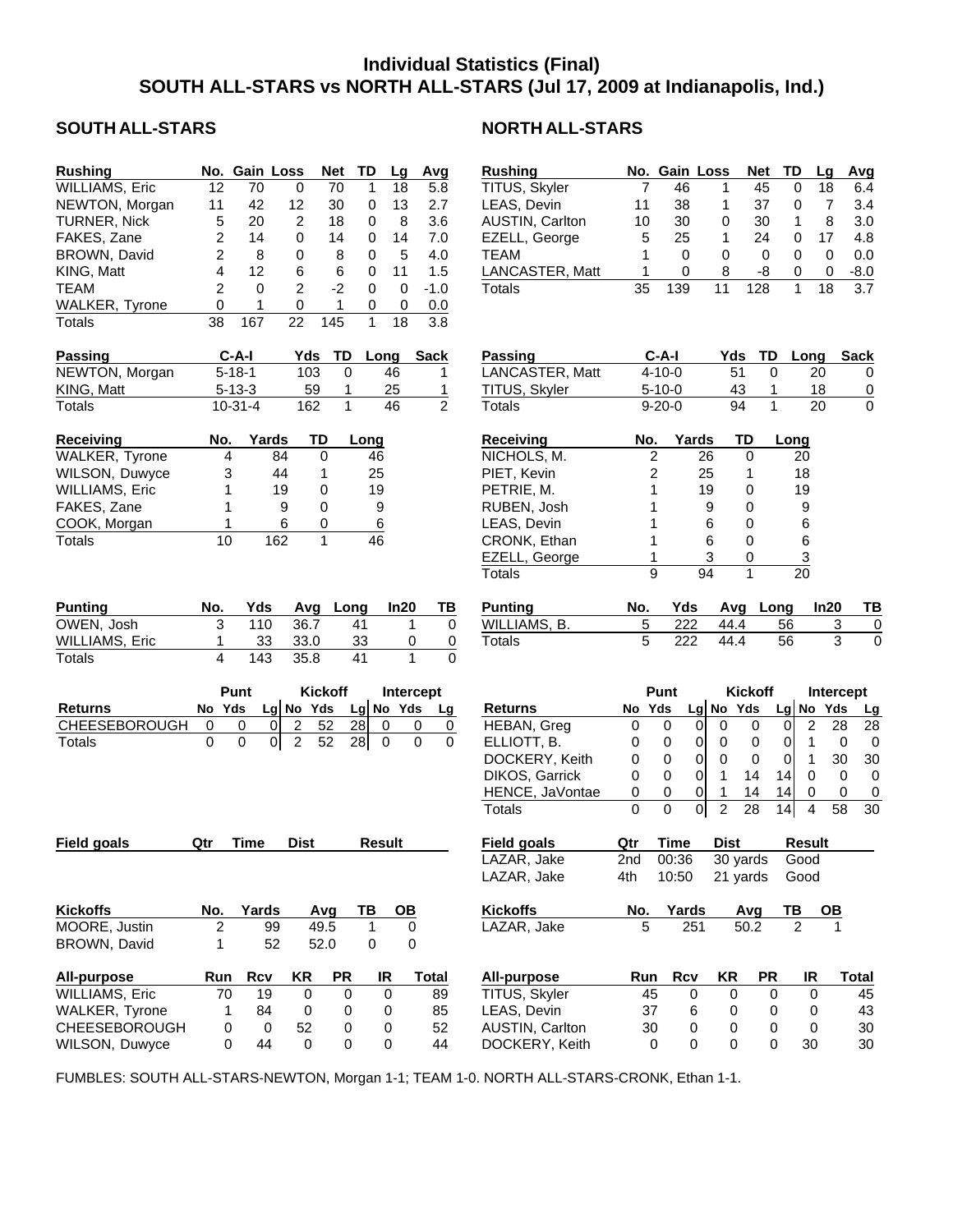## **Defensive Statistics (Final) SOUTH ALL-STARS vs NORTH ALL-STARS (Jul 17, 2009 at Indianapolis, Ind.)**

|   | ## SOUTH ALL-STARS   | Solo            | Ast          |       | <b>Total Sacks-Yds</b>   | <b>TFL-Yds</b>               | FF                       | FR-Yds                   | Int-Yds                  | <b>BrUp</b>              | <b>Blks</b>              | QBH            |
|---|----------------------|-----------------|--------------|-------|--------------------------|------------------------------|--------------------------|--------------------------|--------------------------|--------------------------|--------------------------|----------------|
|   | 38 HARRIS, Luke      | 4               | 2            | 5.0   |                          |                              |                          |                          |                          |                          |                          |                |
|   | 58 JAMIRU, K.        | 4               | $\Omega$     | 4.0   |                          | $1.0 - 1$                    | $\overline{\phantom{a}}$ | $1 - 6$                  |                          |                          |                          |                |
|   | 46 RIDLEY, Jordan    | 3               | 2            | 4.0   | $\sim$                   | $\blacksquare$               | $\sim$                   | $\overline{a}$           |                          | $\overline{\phantom{a}}$ | $\blacksquare$           |                |
|   | 94 MALONE, Mike      | $\overline{2}$  | $\mathbf{1}$ | 2.5   |                          | $0.5 - 0$                    |                          |                          |                          |                          |                          |                |
|   | 34 ELIAS, Anthony    | $\overline{c}$  | 1            | 2.5   | $\overline{\phantom{a}}$ | $0.5 - 1$                    | $\blacksquare$           | $\overline{\phantom{a}}$ |                          | $\blacksquare$           |                          |                |
| 6 | COLLIER, Josh        | $\overline{2}$  | $\mathbf{0}$ | 2.0   |                          | $\blacksquare$               |                          |                          |                          |                          |                          |                |
|   | 92 BRUCE, Zach       | 1               | 1            | 1.5   | $\blacksquare$           | $1.5 - 9$                    | $\blacksquare$           | ÷,                       | ÷                        | $\blacksquare$           | $\blacksquare$           |                |
|   | 90 BRAUN, Adam       | $\mathbf{1}$    | $\mathbf{1}$ | 1.5   |                          | $0.5 - 0$                    |                          |                          |                          |                          |                          |                |
|   | 54 BOYD, Tyler       | 1               | 1            | 1.5   | $\blacksquare$           |                              | ÷,                       |                          |                          | ÷,                       |                          |                |
|   | 62 BROTHWELL, T.     | 1               | $\mathbf{1}$ | 1.5   |                          |                              |                          |                          |                          |                          |                          |                |
|   | 20 NELLOMS, R.       | 1               | 0            | 1.0   | $\blacksquare$           | $\blacksquare$               | $\blacksquare$           | $\overline{a}$           | $\overline{\phantom{a}}$ | $\blacksquare$           | $\blacksquare$           | $\blacksquare$ |
|   | 48 LEISTNER, T.      | 1               | $\mathbf{0}$ | 1.0   |                          |                              |                          |                          |                          |                          |                          |                |
|   | 22 CHEESEBOROUGH     | 1               | $\Omega$     | 1.0   |                          |                              | $\overline{a}$           |                          |                          | 1                        |                          |                |
|   | 28 TURNER, Nick      | $\mathbf{1}$    | $\Omega$     | 1.0   |                          |                              | $\overline{a}$           |                          |                          | $\overline{\phantom{a}}$ |                          |                |
|   | 96 SCHUMACHER, P.    | 1               | 0            | 1.0   | $\blacksquare$           | $\blacksquare$               | $\blacksquare$           | $\blacksquare$           | $\blacksquare$           | $\blacksquare$           | $\blacksquare$           | $\sim$         |
|   | 42 McGAUGHEY, I.     | $\mathbf{1}$    | $\mathbf{0}$ | 1.0   |                          |                              | $\overline{\phantom{a}}$ |                          |                          |                          |                          |                |
| 8 | <b>MORRIS, Ernie</b> | 1               | 0            | 1.0   | $\blacksquare$           |                              | $\mathbf{1}$             | ä,                       |                          | $\blacksquare$           |                          |                |
|   | 32 STUCKER, Teddy    | $\mathbf{1}$    | $\mathbf 0$  | 1.0   | $\blacksquare$           |                              | $\blacksquare$           |                          |                          | $\overline{a}$           |                          |                |
|   | 24 RICKER, Tyler     | $\mathbf{1}$    | 0            | 1.0   | $\blacksquare$           |                              | $\blacksquare$           |                          |                          | ÷,                       | $\blacksquare$           |                |
|   | 80 Mcintosh, Ryan    | 0               | $\mathbf{1}$ | 0.5   |                          |                              | $\overline{\phantom{a}}$ |                          |                          |                          |                          |                |
|   | 64 JONES, Chris      | 0               | $\mathbf{1}$ | 0.5   | $\overline{a}$           |                              | $\overline{a}$           | $\overline{a}$           |                          | $\overline{a}$           | $\overline{a}$           |                |
|   | 76 PIPER, Robbie     | 0               | $\mathbf{1}$ | 0.5   |                          |                              |                          |                          |                          |                          |                          |                |
|   |                      |                 |              |       |                          |                              |                          |                          |                          |                          |                          |                |
|   |                      |                 |              |       |                          |                              |                          |                          |                          |                          |                          |                |
|   | <b>Totals</b>        | $\overline{30}$ | 13           | 36.5  | $0.0 - 0$                | $4.0 - 11$                   | $\mathbf{1}$             | $1 - 6$                  | $0 - 0$                  | $\mathbf{1}$             | 0                        | $\mathbf 0$    |
|   | ## NORTH ALL-STARS   | Solo            | Ast          | Total | Sacks-Yds                | <b>TFL-Yds</b>               | FF                       | FR-Yds                   | Int-Yds                  | <b>BrUp</b>              | <b>Blks</b>              | QBH            |
|   | 17 PAINTER, Dillon   | 5               | 0            | 5.0   |                          |                              |                          |                          |                          |                          |                          |                |
|   | 41 HUTCHINS, Curt    | 4               | $\mathbf{1}$ | 4.5   | $1.0 - 9$                | $1.0 - 9$                    | $\overline{\phantom{a}}$ | $1 - 0$                  |                          |                          |                          |                |
|   | 21 DRISKILL, Nick    | 3               | 2            | 4.0   | $\blacksquare$           | $1.0 - 3$                    | $\blacksquare$           | ÷,                       | $\blacksquare$           | ÷,                       | $\blacksquare$           |                |
|   | 31 FRENCH, Phil      | 3               | $\mathbf{0}$ | 3.0   |                          | $\overline{\phantom{a}}$     | $\overline{\phantom{a}}$ |                          | $\blacksquare$           |                          |                          |                |
|   | 3 HEBAN, Greg        | 3               | $\mathbf 0$  | 3.0   | $\blacksquare$           | $\blacksquare$               | ÷,                       | $\blacksquare$           | $2 - 28$                 | $\mathbf{1}$             | $\blacksquare$           |                |
|   | 99 FOGLER, Brian     | $\mathbf{1}$    | 3            | 2.5   | $\overline{\phantom{a}}$ | $\qquad \qquad \blacksquare$ | $\overline{\phantom{a}}$ |                          | ÷.                       | $\blacksquare$           | $\blacksquare$           |                |
|   | 39 DOCKERY, Keith    | $\overline{c}$  | 0            | 2.0   | $\overline{\phantom{a}}$ | $\blacksquare$               | $\overline{\phantom{a}}$ | $\overline{a}$           | $1 - 30$                 | $\overline{\phantom{a}}$ | $\overline{\phantom{a}}$ | $\sim$         |
|   | 11 ELLIOTT, B.       | $\overline{2}$  | $\mathbf{0}$ | 2.0   | $\overline{a}$           | $1.0 - 2$                    | $\overline{\phantom{a}}$ |                          | $1 - 0$                  | $\overline{a}$           |                          |                |
|   | 19 MIDDLESWORTH, A   | 2               | 0            | 2.0   |                          |                              | $\overline{a}$           |                          |                          | ÷,                       |                          |                |
|   | 97 HOUSE, David      | $\mathbf{1}$    | $\mathbf{1}$ | 1.5   | $1.0 - 4$                | $1.0 - 4$                    | $\overline{a}$           |                          |                          | $\overline{\phantom{a}}$ |                          |                |
|   | 93 COLEMAN, Kam      | 1               | 1            | 1.5   | $\blacksquare$           |                              | $\blacksquare$           | $\blacksquare$           | $\blacksquare$           | $\blacksquare$           | $\blacksquare$           |                |
|   | 45 LaMERE, Lance     | $\mathbf{1}$    | $\mathbf{1}$ | 1.5   |                          |                              |                          |                          |                          |                          |                          |                |
|   | 49 BUTKUS, Mark      | 0               | 3            | 1.5   | $\blacksquare$           | ä,                           |                          | ä,                       |                          | ÷,                       |                          |                |
|   | 47 CHALFANT, Adam    | $\mathbf{1}$    | $\mathbf 0$  | 1.0   | $\blacksquare$           | $1.0 - 2$                    | $\overline{a}$           |                          |                          | $\overline{a}$           |                          |                |
|   | 42 42                | $\mathbf{1}$    | 0            | 1.0   | $\blacksquare$           |                              | $\blacksquare$           |                          |                          |                          | $\blacksquare$           |                |
|   | 33 ARMSTRONG, Levi   | $\mathbf{1}$    | $\mathbf{0}$ | 1.0   |                          |                              | $\overline{\phantom{a}}$ |                          |                          |                          | $\overline{a}$           |                |
|   | 65 BAKER, Billy      | 0               | 2            | 1.0   | $\sim$                   | $\overline{a}$               | $\overline{a}$           | $\overline{a}$           |                          | ÷,                       | $\overline{a}$           |                |
|   | 95 TAYLOR, Ricky     | $\overline{0}$  | $\mathbf{1}$ | 0.5   | $\blacksquare$           |                              |                          |                          |                          |                          |                          |                |
|   | 25 SIMMONS, Caleb    | 0<br>31         | 1<br>16      | 0.5   |                          |                              |                          | $1 - 0$                  |                          |                          | $\mathbf 0$              | $\mathbf 0$    |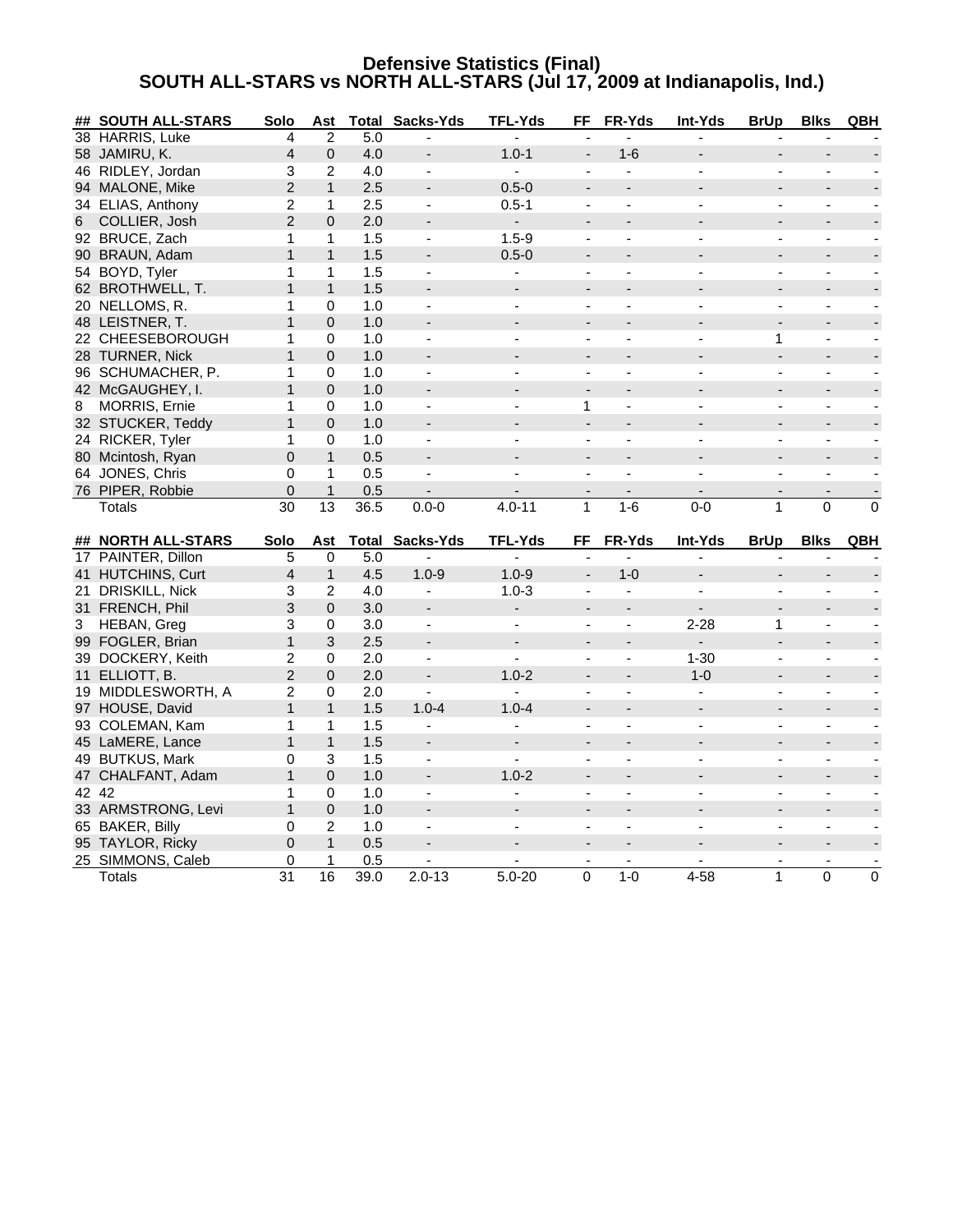# **Play-by-Play Summary (1st quarter) SOUTH ALL-STARS vs NORTH ALL-STARS (Jul 17, 2009 at Indianapolis, Ind.)**

|         |               |                      | BROWN, David kickoff 52 yards to the NORTH8, DIKOS, Garrick return 14 yards to the                                                                   |                |
|---------|---------------|----------------------|------------------------------------------------------------------------------------------------------------------------------------------------------|----------------|
|         |               |                      | NORTH <sub>22</sub> .                                                                                                                                |                |
|         | 1-10<br>2-6   | North 22<br>North 26 | EZELL, George rush for 4 yards to the NORTH26.<br>EZELL, George rush for 17 yards to the NORTH43, 1ST DOWN NORTH (HARRIS, Luke).                     | R <sub>1</sub> |
|         | 1-10          | North 43             | TITUS, Skyler pass complete to RUBEN, Josh for 9 yards to the SOUTH48 (ELIAS, Anthony).                                                              |                |
|         | $2 - 1$       | South 48             | AUSTIN, Carlton rush for 8 yards to the SOUTH40, 1ST DOWN NORTH (BROTHWELL, T.; JONES,                                                               | R2             |
|         |               |                      | Chris).                                                                                                                                              |                |
|         | 1-10          | South 40             | TITUS, Skyler rush for loss of 1 yard to the SOUTH41 (ELIAS, Anthony; BRAUN, Adam).                                                                  |                |
|         | 2-11          | South 41             | TITUS, Skyler pass complete to NICHOLS, M. for 6 yards to the SOUTH35 (HARRIS, Luke).                                                                |                |
|         | $3-5$         | South 35             | TITUS, Skyler pass incomplete to EZELL, George.                                                                                                      |                |
|         | 4-5           | South 35             | TITUS, Skyler pass incomplete to DIKOS, Garrick.                                                                                                     |                |
|         |               |                      | 8 plays, 43 yards, 2:09                                                                                                                              |                |
|         |               |                      | SOUTH ALL-STARS drive start at 09:51.                                                                                                                |                |
|         | 1-10 South 35 |                      | WILLIAMS, Eric rush for 3 yards to the SOUTH38 (DRISKILL, Nick; HOUSE, David).                                                                       |                |
| $2 - 7$ |               | South 38             | NEWTON, Morgan sacked for loss of 9 yards to the SOUTH29 (HUTCHINS, Curt).                                                                           |                |
|         | 3-16 South 29 |                      | NEWTON, Morgan pass complete to WILLIAMS, Eric for 19 yards to the SOUTH48, 1ST DOWN<br>SOUTH (FRENCH, Phil).                                        | P1             |
|         | 1-10 South 48 |                      | NEWTON, Morgan rush for 2 yards to the 50 yardline (FOGLER, Brian; BAKER, Billy).                                                                    |                |
| 2-8     |               | South 50             | NEWTON, Morgan pass complete to WALKER, Tyrone for 7 yards to the NORTH43 (SIMMONS,                                                                  |                |
|         |               |                      | Caleb; DRISKILL, Nick).                                                                                                                              |                |
| 3-1     |               | North 43             | WILLIAMS, Eric rush for no gain to the NORTH43 (FRENCH, Phil).                                                                                       |                |
| 4-1     |               | North 43             | NEWTON, Morgan rush for 2 yards to the NORTH41, 1ST DOWN SOUTH (LaMERE, Lance).                                                                      | R2             |
| 1-10    |               | North 41             | NEWTON, Morgan pass incomplete to WILLIAMS, Eric, PENALTY SOUTH pass interference                                                                    |                |
|         |               |                      | (WILLIAMS, Eric) 15 yards to the SOUTH44, NO PLAY.                                                                                                   |                |
|         | 2-25 South 44 |                      | NEWTON, Morgan pass incomplete to WILLIAMS, Eric.                                                                                                    |                |
|         | 3-25 South 44 |                      | NEWTON, Morgan pass incomplete to WALKER, Tyrone.                                                                                                    |                |
|         | 4-25 South 44 |                      | OWEN, Josh punt 41 yards to the NORTH15, downed.                                                                                                     |                |
|         |               |                      | 9 plays, 9 yards, 4:41                                                                                                                               |                |
|         |               |                      | NORTH ALL-STARS drive start at 05:10.                                                                                                                |                |
|         |               | 1-10 North 15        | LEAS, Devin rush for 2 yards to the NORTH17 (JAMIRU, K.), PENALTY SOUTH face mask 14                                                                 | X3             |
|         |               |                      | yards to the NORTH31, 1ST DOWN NORTH.                                                                                                                |                |
|         | 1-10          | North 31             | 1st and 10.                                                                                                                                          |                |
|         |               | 1-10 North 31        | LEAS, Devin rush for 5 yards to the NORTH36 (JAMIRU, K.).<br>LANCASTER, Matt pass complete to CRONK, Ethan for 6 yards to the NORTH42, fumble forced |                |
|         | 2-5           | North 36             | by MORRIS, Ernie, fumble by CRONK, Ethan recovered by SOUTH JAMIRU, K. at NORTH42,                                                                   |                |
|         |               |                      | JAMIRU, K. for 6 yards to the NORTH36.                                                                                                               |                |
|         |               |                      | 3 plays, 27 yards, 0:27                                                                                                                              |                |
|         |               |                      | SOUTH ALL-STARS drive start at 04:43, SOUTH ball on NORTH36.                                                                                         |                |
|         | 1-10 North 36 |                      | TURNER, Nick rush for loss of 2 yards to the NORTH38 (ELLIOTT, B.).                                                                                  |                |
|         | 2-12 North 38 |                      | KING, Matt rush for 11 yards to the NORTH27 (ARMSTRONG, Levi).                                                                                       |                |
| $3 - 1$ |               | North 27             | TURNER, Nick rush for 5 yards to the NORTH22, 1ST DOWN SOUTH (BUTKUS, Mark;BAKER, Billy).                                                            | R <sub>3</sub> |
|         | 1-10 North 22 |                      | FAKES, Zane rush for no gain to the NORTH22 (MIDDLESWORTH, A).                                                                                       |                |
|         | 2-10 North 22 |                      | KING, Matt pass incomplete to Mcintosh, Ryan.                                                                                                        |                |
| 3-10    |               | North 22             | KING, Matt pass complete to FAKES, Zane for 9 yards to the NORTH13 (BUTKUS, Mark; COLEMAN,                                                           |                |
|         |               |                      | Kam).                                                                                                                                                |                |
| 4-1     |               | North 13             | TURNER, Nick rush for 5 yards to the NORTH8, 1ST DOWN SOUTH (ELLIOTT, B.).                                                                           | R4             |
| $1-G$   |               | North 08             | KING, Matt pass complete to WILSON, Duwyce for 8 yards to the NORTH0, TOUCHDOWN, clock                                                               |                |
|         |               |                      | 01:39.                                                                                                                                               |                |
| 1-G     |               | North 03             | MOORE, Justin kick attempt good.                                                                                                                     |                |
|         |               |                      | SOUTH ALL-STARS 7, NORTH ALL-STARS 0                                                                                                                 |                |
|         |               |                      | 8 plays, 36 yards, 3:04<br>MOORE, Justin kickoff 60 yards to the NORTH0, touchback.                                                                  |                |
|         |               |                      | <b>NORTH ALL-STARS drive start at 01:39.</b>                                                                                                         |                |
|         | $1 - 10$      | North 20             | LEAS, Devin rush for 3 yards to the NORTH23 (BROTHWELL, T.).                                                                                         |                |
|         | 2-7           | North 23             | LANCASTER, Matt pass complete to NICHOLS, M. for 20 yards to the NORTH43, 1ST DOWN NORTH                                                             | P4             |
|         |               |                      | (HARRIS, Luke).                                                                                                                                      |                |
|         | $1 - 10$      | North 43             | AUSTIN, Carlton rush for 5 yards to the NORTH48.                                                                                                     |                |
|         | $2 - 5$       | North 48             | LANCASTER, Matt pass incomplete to PIET, Kevin.                                                                                                      |                |
|         |               |                      | END OF 1st QUARTER: SOUTH ALL-STARS 7, NORTH ALL-STARS 0                                                                                             |                |
|         |               |                      | Time<br>1st Downs<br>Conversions                                                                                                                     |                |

|                        |       | Time  |  | 1st Downs |         | Conversions |                |          |                  |
|------------------------|-------|-------|--|-----------|---------|-------------|----------------|----------|------------------|
| <b>Quarter Summary</b> | Score | Poss  |  |           | 3rd     | 4th         | <b>Rushing</b> | Passing  | <b>Penalties</b> |
| SOUTH ALL-STARS        |       | 07:45 |  |           | 2-5     | $2-2$       | $10 - 17$      | 4-7-0-43 | $2 - 29$         |
| NORTH ALL-STARS        |       | 04:15 |  |           | $0 - 1$ | 0-1         | 8-43           | 4-7-0-41 | 0-0              |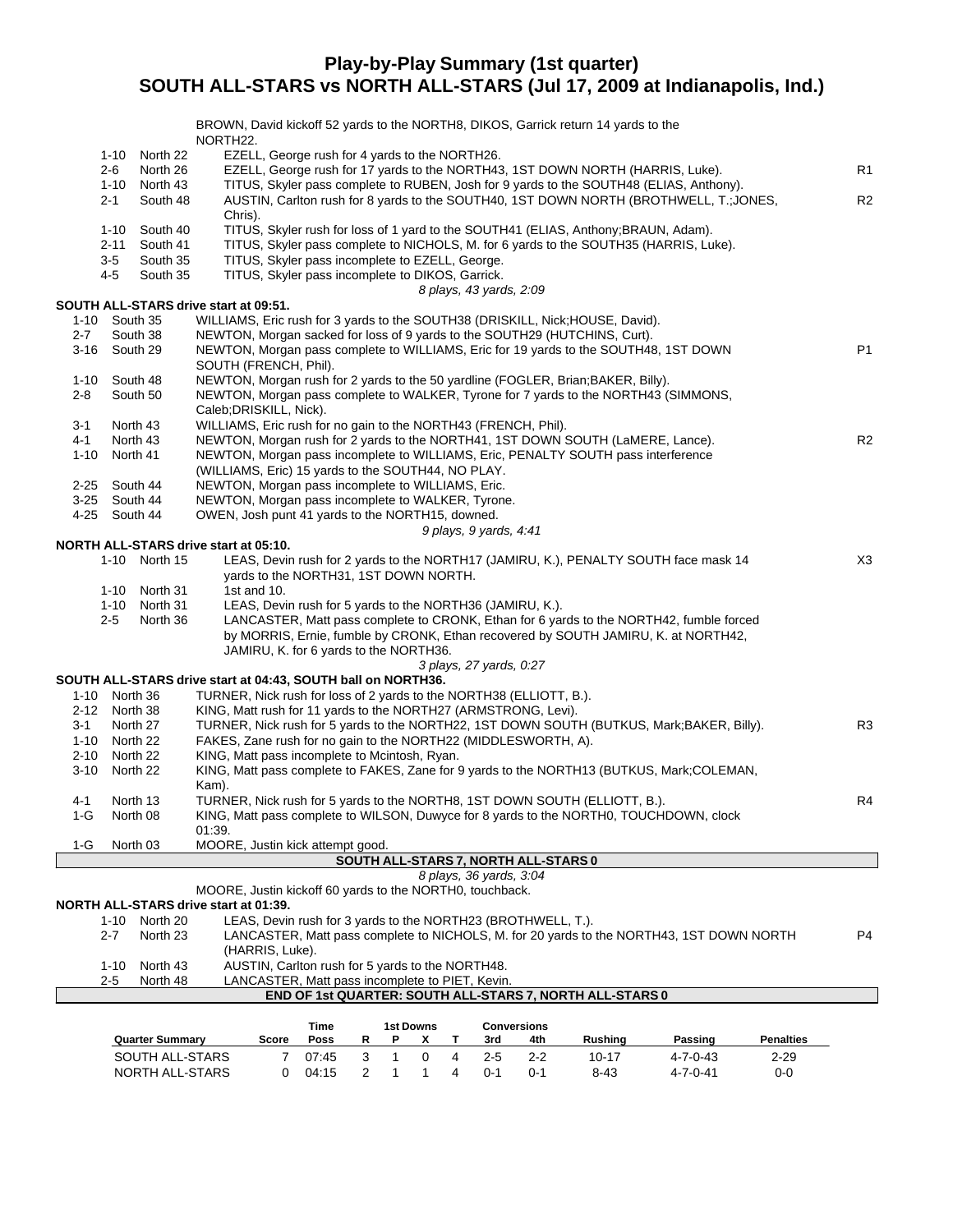## **Quickie Statistics (1st quarter only) SOUTH ALL-STARS vs NORTH ALL-STARS (Jul 17, 2009 at Indianapolis, Ind.)**

|                                  | <b>SOUTH</b> | <b>NORTH</b> |
|----------------------------------|--------------|--------------|
| Score                            | 7            | O)           |
| <b>FIRST DOWNS</b>               | 4            | 4            |
| <b>RUSHES-YARDS (NET)</b>        | $10 - 17$    | $8 - 43$     |
| <b>PASSING YDS (NET)</b>         | 43           | 41           |
| Passes Att-Comp-Int              | $7 - 4 - 0$  | $7 - 4 - 0$  |
| <b>TOTAL OFFENSE PLAYS-YARDS</b> | 17-60        | 15-84        |
| <b>Fumble Returns-Yards</b>      | 1-6          | $0-0$        |
| <b>Punt Returns-Yards</b>        | $0 - 0$      | $0 - 0$      |
| Kickoff Returns-Yards            | $0 - 0$      | $1 - 14$     |
| Interception Returns-Yards       | $0 - 0$      | $0 - 0$      |
| Punts (Number-Avg)               | $1 - 41.0$   | $0 - 0.0$    |
| Fumbles-Lost                     | $0 - 0$      | $1 - 1$      |
| Penalties-Yards                  | $2 - 29$     | $0-0$        |
| <b>Possession Time</b>           | 07:45        | 04:15        |
| <b>Third-Down Conversions</b>    | 2 of 5       | 0 of 1       |
| <b>Fourth-Down Conversions</b>   | 2 of 2       | 0 of 1       |

## **SOUTH ALL-STARS NORTH ALL-STARS**

| <b>Rushing</b>        | No. Gain Loss       |                      | <b>Net</b>     | TD<br>Lq       | Avg         | <b>Rushing</b>                                                                   |         | No. Gain Loss | Net                  | TD       | Lq      | Avg         |
|-----------------------|---------------------|----------------------|----------------|----------------|-------------|----------------------------------------------------------------------------------|---------|---------------|----------------------|----------|---------|-------------|
| KING, Matt            | 11                  | 0                    | 11             | 0<br>11        | 11.0        | EZELL, George                                                                    | 2       | 21            | 21<br>0              | $\Omega$ | 17      | 10.5        |
| <b>TURNER, Nick</b>   | 10<br>3             | 2                    | 8              | 5<br>0         | 2.7         | AUSTIN, Carlton                                                                  | 2       | 13            | 13<br>0              | 0        | 8       | 6.5         |
| WILLIAMS, Eric        | 2                   | 3<br>0               | 3              | 3<br>0         | 1.5         | LEAS, Devin                                                                      | 3       | 10            | 10<br>0              | 0        | 5       | 3.3         |
| FAKES, Zane           | 1                   | $\Omega$<br>$\Omega$ | $\Omega$       | 0<br>$\Omega$  | 0.0         | TITUS, Skyler                                                                    |         | $\Omega$      | $\mathbf{1}$<br>$-1$ | $\Omega$ | 0       | $-1.0$      |
| Passing               | C-A-I               | Yds                  | TD             | Long           | <b>Sack</b> | Passing                                                                          |         | $C-A-I$       | Yds                  | TD       | Long    | <b>Sack</b> |
| NEWTON, Morgan        | $2 - 4 - 0$         |                      | 26<br>$\Omega$ | 19             |             | TITUS, Skyler                                                                    |         | $2 - 4 - 0$   | 15                   | 0        | 9       | 0           |
| KING. Matt            | $2 - 3 - 0$         |                      | 17<br>1        | 9              | 0           | LANCASTER, Matt                                                                  |         | $2 - 3 - 0$   | 26                   | 0        | 20      | $\Omega$    |
| Receiving             | No.                 | Yards                | <b>TD</b>      | Long           |             | Receiving                                                                        | No.     | Yards         | TD                   | Long     |         |             |
| WILLIAMS, Eric        |                     | 19                   | $\Omega$       | 19             |             | NICHOLS, M.                                                                      | 2       | 26            | $\Omega$             | 20       |         |             |
| FAKES, Zane           |                     | 9                    | 0              | 9              |             | RUBEN, Josh                                                                      | 1       | 9             | 0                    | 9        |         |             |
| WILSON, Duwyce        |                     | 8                    | 1              | 8              |             | CRONK, Ethan                                                                     | 1       | 6             | $\Omega$             | 6        |         |             |
| <b>WALKER, Tyrone</b> |                     | $\overline{7}$       | $\Omega$       | $\overline{7}$ |             |                                                                                  |         |               |                      |          |         |             |
| <b>Punting</b>        | No.                 | Yds<br>Avg           | Long           | In20           | ΤВ          | <b>Punting</b>                                                                   | No.     | <b>Yds</b>    | Ava                  | Lona     | In20    | TB          |
| OWEN, Josh            | 1                   | 41<br>41.0           |                | 41             | $\Omega$    |                                                                                  |         |               |                      |          |         |             |
| <b>Punt Returns</b>   | No.                 | Yards                | TD             | Long           |             | <b>Punt Returns</b>                                                              | No.     | Yards         | <b>TD</b>            | Long     |         |             |
| <b>Kick Returns</b>   | No.                 | Yards                | TD             | Long           |             | <b>Kick Returns</b>                                                              | No.     | Yards         | TD                   | Long     |         |             |
|                       |                     |                      |                |                |             | DIKOS, Garrick                                                                   | 1       | 14            | $\Omega$             | 14       |         |             |
| <b>Tackles</b>        | UA-A                | <b>Total</b>         | <b>Sacks</b>   | TFL            |             | <b>Tackles</b>                                                                   | UA-A    | <b>Total</b>  | <b>Sacks</b>         |          | TFL     |             |
| HARRIS, Luke          | $3-0$               | 3.0                  | 0.0            |                | 0.0         | ELLIOTT, B.                                                                      | $2 - 0$ | 2.0           |                      | 0.0      | 1.0     |             |
| JAMIRU, K.            | $2 - 0$             | 2.0                  | 0.0            |                | 0.0         | FRENCH, Phil                                                                     | $2 - 0$ | 2.0           |                      | 0.0      | 0.0     |             |
| ELIAS, Anthony        | $1 - 1$             | 1.5                  | 0.0            |                | 1.0         | MIDDLESWORTH,                                                                    | $1 - 0$ | 1.0           |                      | 0.0      | 0.0     |             |
| <b>BROTHWELL, T.</b>  | $1 - 1$             | 1.5                  | 0.0            |                | 0.0         | HUTCHINS, Curt                                                                   | $1 - 0$ | 1.0           |                      | 1.0      | 1.0     |             |
| <b>Time</b><br>Qtr    | <b>Scoring Play</b> |                      |                |                |             |                                                                                  |         |               |                      |          | V-H     |             |
| 01:39<br>1st          |                     |                      |                |                |             | SOUTH - WILSON, Duwyce 8 yd pass from KING, Matt (MOORE, Justin kick), 8-36 3:04 |         |               |                      |          | $7 - 0$ |             |
|                       |                     |                      |                |                |             |                                                                                  |         |               |                      |          |         |             |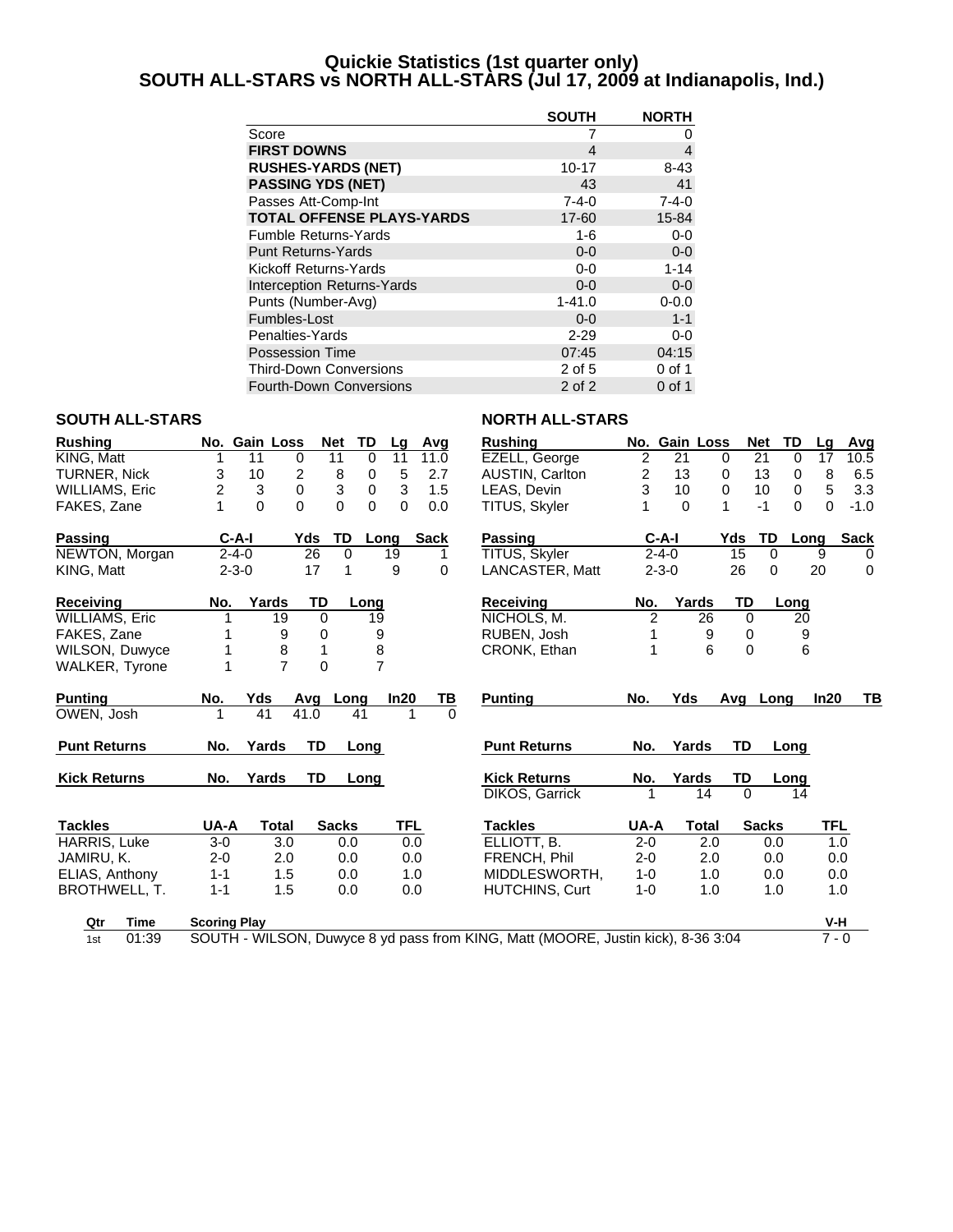# **Play-by-Play Summary (2nd quarter) SOUTH ALL-STARS vs NORTH ALL-STARS (Jul 17, 2009 at Indianapolis, Ind.)**

|               | 35              | North 48             | Start of 2nd quarter, clock 12:00.                                                                                            |                |
|---------------|-----------------|----------------------|-------------------------------------------------------------------------------------------------------------------------------|----------------|
|               | $3-5$           | North 48             | LANCASTER, Matt pass incomplete to COLEMAN, Austin.                                                                           |                |
|               | 4-5             | North 48             | WILLIAMS, B. punt 33 yards to the SOUTH19, fair catch by CHEESEBOROUGH.                                                       |                |
|               |                 |                      | 5 plays, 28 yards, 1:52                                                                                                       |                |
|               |                 |                      | SOUTH ALL-STARS drive start at 11:47.<br>NEWTON, Morgan rush for 1 yard to the SOUTH20, fumble by NEWTON, Morgan recovered by |                |
|               |                 | 1-10 South 19        | NORTH HUTCHINS, Curt at SOUTH19.                                                                                              |                |
|               |                 |                      | 1 play, 0 yards, 0:07                                                                                                         |                |
|               |                 |                      | NORTH ALL-STARS drive start at 11:40.                                                                                         |                |
|               |                 | 1-10 South 19        | EZELL, George rush for 2 yards to the SOUTH17 (COLLIER, Josh).                                                                |                |
|               | 2-8             | South 17             | EZELL, George rush for loss of 1 yard to the SOUTH18 (BRUCE, Zach; MALONE, Mike).                                             |                |
|               | 3-9             | South 18             | TITUS, Skyler pass complete to PIET, Kevin for 18 yards to the SOUTH0, 1ST DOWN NORTH,                                        | P <sub>5</sub> |
|               |                 |                      | TOUCHDOWN, clock 10:09.                                                                                                       |                |
|               | 1-G             | South 03             | LAZAR, Jake kick attempt good.                                                                                                |                |
|               |                 |                      | NORTH ALL-STARS 7, SOUTH ALL-STARS 7                                                                                          |                |
|               |                 |                      | 3 plays, 19 yards, 1:31                                                                                                       |                |
|               |                 |                      | LAZAR, Jake kickoff 59 yards to the SOUTH1, CHEESEBOROUGH return 24 yards to the SOUTH25                                      |                |
|               |                 |                      | (FOGLER, Brian).                                                                                                              |                |
|               |                 |                      | SOUTH ALL-STARS drive start at 10:03.                                                                                         |                |
|               |                 | 1-10 South 25        | TEAM rush for loss of 2 yards to the SOUTH23.                                                                                 |                |
|               |                 | 2-12 South 23        | NEWTON, Morgan pass incomplete to COOK, Morgan.                                                                               |                |
| 3-12 South 23 |                 |                      | NEWTON, Morgan pass intercepted by DOCKERY, Keith at the SOUTH32, DOCKERY, Keith return                                       |                |
|               |                 |                      | 30 yards to the SOUTH2, clock 09:14.<br>3 plays, minus 2 yards, 0:52                                                          |                |
|               | 1-G             | South 02             | AUSTIN, Carlton rush for 2 yards to the SOUTH0, TOUCHDOWN, clock 09:11.                                                       |                |
|               | $1-G$           | South 03             | LAZAR, Jake kick attempt good.                                                                                                |                |
|               |                 |                      | NORTH ALL-STARS 14, SOUTH ALL-STARS 7                                                                                         |                |
|               |                 |                      | 1 play, 2 yards, 0:00                                                                                                         |                |
|               |                 |                      | LAZAR, Jake kickoff 55 yards to the SOUTH5, CHEESEBOROUGH return 28 yards to the SOUTH33                                      |                |
|               |                 |                      | (MIDDLESWORTH, A).                                                                                                            |                |
|               |                 |                      | SOUTH ALL-STARS drive start at 09:05.                                                                                         |                |
| 1-10 South 33 |                 |                      | FAKES, Zane rush for 14 yards to the SOUTH47, 1ST DOWN SOUTH (HEBAN, Greg).                                                   | R <sub>5</sub> |
| 1-10 South 47 |                 |                      | KING, Matt pass complete to WILSON, Duwyce for 25 yards to the NORTH28, 1ST DOWN SOUTH                                        | P <sub>6</sub> |
|               |                 |                      | (HEBAN, Greg).                                                                                                                |                |
|               | 1-10 North 28   |                      | KING, Matt rush for loss of 2 yards to the NORTH30 (CHALFANT, Adam).                                                          |                |
| 2-12 North 30 |                 |                      | KING, Matt pass intercepted by HEBAN, Greg at the NORTH1, HEBAN, Greg return 28 yards to                                      |                |
|               |                 |                      | the NORTH29 (Mcintosh, Ryan; PIPER, Robbie), PENALTY SOUTH pass interference declined.                                        |                |
|               |                 |                      | 4 plays, 37 yards, 1:51                                                                                                       |                |
|               |                 | 1-10 North 29        | NORTH ALL-STARS drive start at 07:14.                                                                                         |                |
|               |                 | 1-15 North 24        | PENALTY NORTH offside 5 yards to the NORTH24.<br>LEAS, Devin rush for no gain to the NORTH24 (MALONE, Mike).                  |                |
|               |                 | 2-15 North 24        | LANCASTER, Matt pass incomplete.                                                                                              |                |
|               | 3-15            | North 24             | PENALTY NORTH offside (PETRIE, M.) 5 yards to the NORTH19.                                                                    |                |
|               |                 | 3-20 North 19        | LANCASTER, Matt pass complete to PETRIE, M. for 19 yards to the NORTH38 (CHEESEBOROUGH).                                      |                |
|               | 4-1             | North 38             | WILLIAMS, B. punt 56 yards to the SOUTH6, out-of-bounds.                                                                      |                |
|               |                 |                      | 3 plays, 9 yards, 1:45                                                                                                        |                |
|               |                 |                      | SOUTH ALL-STARS drive start at 05:29.                                                                                         |                |
| 1-10 South 06 |                 |                      | WILLIAMS, Eric rush for 11 yards to the SOUTH17, 1ST DOWN SOUTH (DOCKERY, Keith).                                             | R7             |
| $1 - 10$      |                 | South 17             | WILLIAMS, Eric rush for 1 yard to the SOUTH18 (DRISKILL, Nick).                                                               |                |
| $2-9$         |                 | South 18             | BROWN, David rush for 3 yards to the SOUTH21 (TAYLOR, Ricky; FOGLER, Brian).                                                  |                |
| $3-6$         |                 | South 21             | NEWTON, Morgan pass incomplete to PLOETZ, Ryan.                                                                               |                |
| 4-6           |                 | South 21             | OWEN, Josh punt 30 yards to the NORTH49, downed.                                                                              |                |
|               |                 |                      | 4 plays, 15 yards, 1:53                                                                                                       |                |
|               |                 |                      | NORTH ALL-STARS drive start at 03:36.                                                                                         |                |
|               |                 | 1-10 North 49        | TITUS, Skyler rush for 7 yards to the SOUTH44 (RIDLEY, Jordan; HARRIS, Luke).                                                 |                |
|               | $2 - 3$         | South 44             | AUSTIN, Carlton rush for 3 yards to the SOUTH41, 1ST DOWN NORTH (BOYD, Tyler; RIDLEY,                                         | R <sub>6</sub> |
|               |                 |                      | Jordan).<br>EZELL, George rush for 2 yards to the SOUTH39 (BOYD, Tyler).                                                      |                |
|               | $1 - 10$<br>2-8 | South 41<br>South 39 | TITUS, Skyler pass incomplete to COLEMAN, Austin.                                                                             |                |
|               | 3-8             | South 39             | Timeout NORTH ALL-STARS, clock 01:41.                                                                                         |                |
|               | 3-8             | South 39             | TITUS, Skyler rush for 4 yards to the SOUTH35 (HARRIS, Luke).                                                                 |                |
|               | 4-4             | South 35             | Timeout SOUTH ALL-STARS, clock 01:14.                                                                                         |                |
|               | 4-4             | South 35             | TITUS, Skyler rush for 18 yards to the SOUTH17, 1ST DOWN NORTH (RICKER, Tyler).                                               | R7             |
|               | $1 - 10$        | South 17             | AUSTIN, Carlton rush for 1 yard to the SOUTH16 (RIDLEY, Jordan).                                                              |                |
|               | $2 - 9$         | South 16             | Timeout NORTH ALL-STARS, clock 00:56.                                                                                         |                |
|               | 2-9             | South 16             | TITUS, Skyler pass complete to EZELL, George for 3 yards to the SOUTH13 (ELIAS, Anthony).                                     |                |
|               | 3-6             | South 13             | Timeout NORTH ALL-STARS, clock 00:45.                                                                                         |                |
|               | 3-6             | South 13             | TITUS, Skyler pass incomplete to NICHOLS, M                                                                                   |                |
|               | 4-6             | South 13             | LAZAR, Jake field goal attempt from 30 GOOD, clock 00:36, PENALTY SOUTH roughing the                                          |                |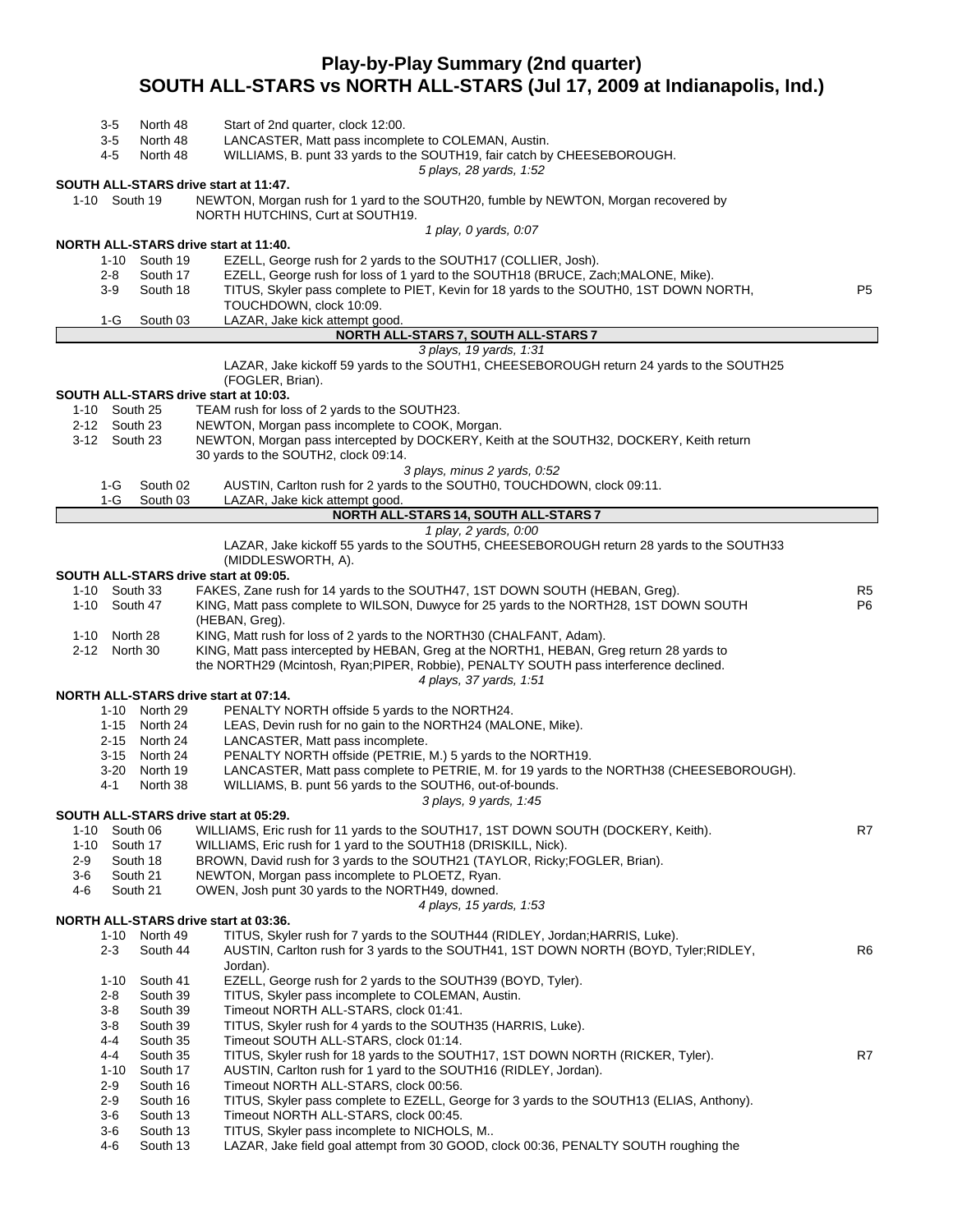# **Play-by-Play Summary (2nd quarter) SOUTH ALL-STARS vs NORTH ALL-STARS (Jul 17, 2009 at Indianapolis, Ind.)**

|               |       |               | kicker 40 yards to the SOUTH20.                                                          |
|---------------|-------|---------------|------------------------------------------------------------------------------------------|
|               |       |               | NORTH ALL-STARS 17, SOUTH ALL-STARS 7                                                    |
|               | $1-G$ | South 20      | 1st and $10$ .                                                                           |
|               |       |               | 10 plays, 38 yards, 3:00                                                                 |
|               |       |               | LAZAR, Jake kickoff 20 yards to the SOUTH0, out-of-bounds, SOUTH ball on SOUTH20.        |
|               |       |               | SOUTH ALL-STARS drive start at 00:36.                                                    |
| $1 - 10$      |       | South 20      | KING, Matt pass incomplete to TURNER, Nick.                                              |
| 2-10 South 20 |       |               | KING, Matt pass incomplete to WILSON, Duwyce (HEBAN, Greg).                              |
| 3-10 South 20 |       |               | KING, Matt pass intercepted by ELLIOTT, B. at the NORTH43, ELLIOTT, B. return 0 yards to |
|               |       |               | the NORTH43.                                                                             |
|               |       |               | 3 plays, 0 yards, 0:21                                                                   |
|               |       |               | NORTH ALL-STARS drive start at 00:15.                                                    |
|               |       | 1-10 North 43 | TEAM rush for no gain to the NORTH43.                                                    |
|               |       |               | End of half, clock 00:00.                                                                |
|               |       |               | 1 play, 0 yards, 0:15                                                                    |

| <b>END OF 2nd QUARTER: NORTH ALL-STARS 17, SOUTH ALL-STARS 7</b> |       |       |  |  |                  |  |         |                    |                |                  |                  |
|------------------------------------------------------------------|-------|-------|--|--|------------------|--|---------|--------------------|----------------|------------------|------------------|
|                                                                  |       | Time  |  |  | <b>1st Downs</b> |  |         | <b>Conversions</b> |                |                  |                  |
| <b>Quarter Summary</b>                                           | Score | Poss  |  |  |                  |  | 3rd     | 4th                | <b>Rushing</b> | Passing          | <b>Penalties</b> |
| SOUTH ALL-STARS                                                  | O.    | 05:16 |  |  |                  |  | $0 - 3$ | 0-0                | 7-25           | 1-8-3-25         | $1 - 40$         |
| NORTH ALL-STARS                                                  |       | 06:44 |  |  |                  |  | $1-5$   | $1 - 1$            | 11-38          | $3 - 7 - 0 - 40$ | $2 - 10$         |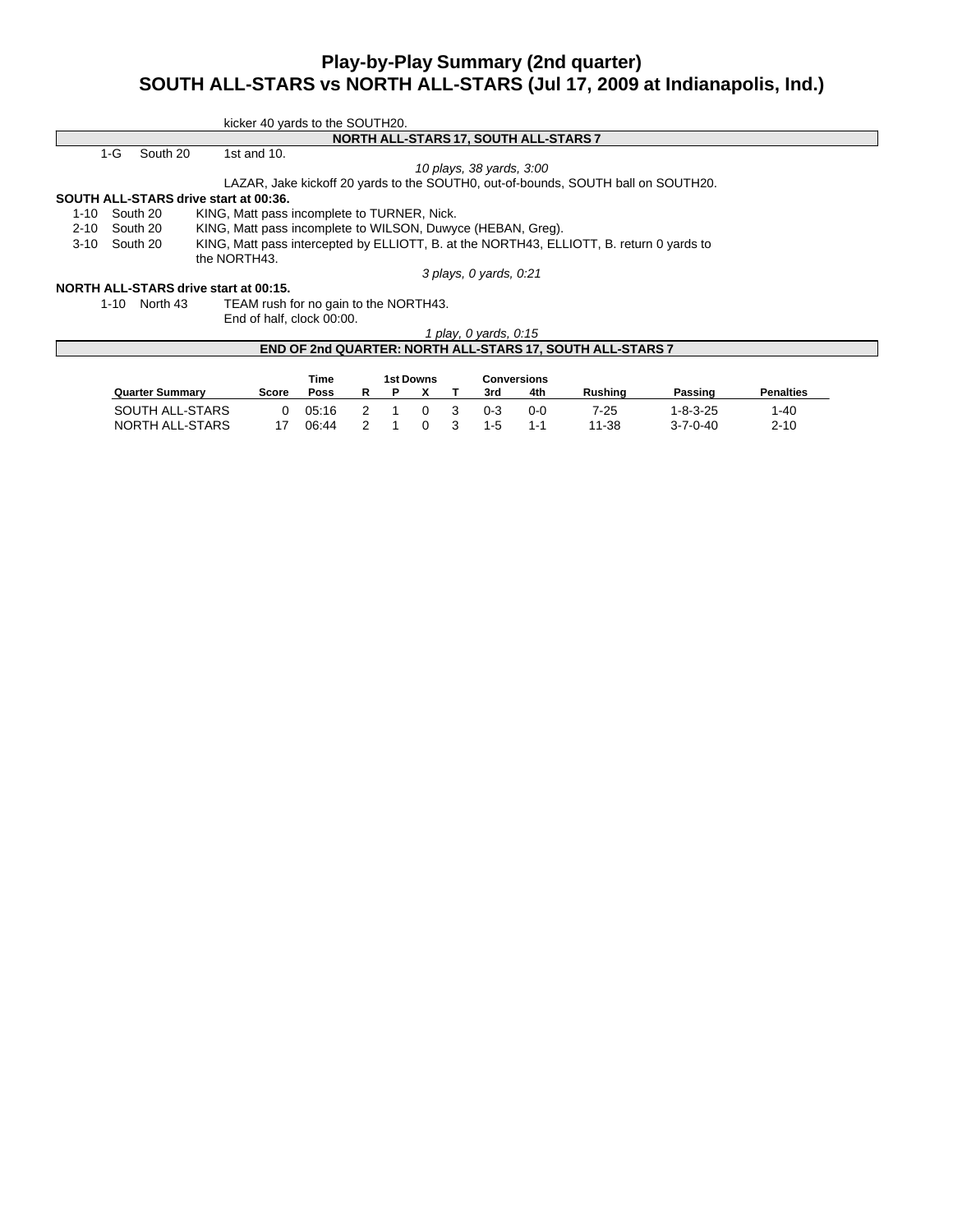## **Quickie Statistics (2nd quarter only) SOUTH ALL-STARS vs NORTH ALL-STARS (Jul 17, 2009 at Indianapolis, Ind.)**

|                                   | <b>SOUTH</b> | <b>NORTH</b> |
|-----------------------------------|--------------|--------------|
| Score                             | 0            | 17           |
| <b>FIRST DOWNS</b>                | 3            | 3            |
| <b>RUSHES-YARDS (NET)</b>         | $7 - 25$     | $11 - 38$    |
| <b>PASSING YDS (NET)</b>          | 25           | 40           |
| Passes Att-Comp-Int               | $8 - 1 - 3$  | $7 - 3 - 0$  |
| <b>TOTAL OFFENSE PLAYS-YARDS</b>  | $15 - 50$    | 18-78        |
| <b>Fumble Returns-Yards</b>       | 0-0          | $0-0$        |
| <b>Punt Returns-Yards</b>         | $0 - 0$      | $0 - 0$      |
| Kickoff Returns-Yards             | $2 - 52$     | $0-0$        |
| <b>Interception Returns-Yards</b> | $0 - 0$      | $3 - 58$     |
| Punts (Number-Avg)                | $1 - 30.0$   | $2 - 44.5$   |
| Fumbles-Lost                      | $1 - 1$      | $0 - 0$      |
| Penalties-Yards                   | $1 - 40$     | $2 - 10$     |
| <b>Possession Time</b>            | 05:16        | 06:44        |
| <b>Third-Down Conversions</b>     | $0$ of $3$   | 1 of 5       |
| <b>Fourth-Down Conversions</b>    | $0$ of $0$   | 1 of 1       |

#### **SOUTH ALL-STARS NORTH ALL-STARS**

| <b>Rushing</b>        |                     | No. Gain Loss | <b>Net</b>   | TD                            | Lq       | Avg         | <b>Rushing</b>                                                                   |                | No. Gain Loss  |          |           | <b>Net</b><br>TD     | Lq             | Avg         |
|-----------------------|---------------------|---------------|--------------|-------------------------------|----------|-------------|----------------------------------------------------------------------------------|----------------|----------------|----------|-----------|----------------------|----------------|-------------|
| FAKES, Zane           |                     | 14            | 0<br>14      | $\mathbf 0$                   | 14       | 14.0        | TITUS, Skyler                                                                    | 3              | 29             | 0        |           | 29<br>0              | 18             | 9.7         |
| <b>WILLIAMS, Eric</b> | 2                   | 12            | 12<br>0      | 0                             | 11       | 6.0         | <b>AUSTIN, Carlton</b>                                                           | 3              | 6              | 0        |           | 6<br>1               | 3              | 2.0         |
| BROWN, David          | 1                   | 3             | $\mathbf 0$  | $\mathfrak{S}$<br>$\mathbf 0$ | 3        | 3.0         | EZELL, George                                                                    | 3              | $\overline{4}$ | 1        |           | 3<br>$\mathbf 0$     | $\overline{2}$ | 1.0         |
| NEWTON, Morgan        | 1                   | 0             | $\Omega$     | $\Omega$<br>0                 | 1        | 0.0         | LEAS, Devin                                                                      |                | $\Omega$       | $\Omega$ |           | $\Omega$<br>$\Omega$ | $\Omega$       | 0.0         |
| <b>Passing</b>        | $C-A-I$             |               | Yds          | TD                            | Long     | <b>Sack</b> | <b>Passing</b>                                                                   |                | $C-A-I$        |          | Yds       | TD                   | Long           | <b>Sack</b> |
| KING, Matt            | $1 - 5 - 2$         |               | 25           | $\Omega$                      | 25       | 0           | TITUS, Skyler                                                                    |                | $2 - 4 - 0$    |          | 21        | 1                    | 18             | 0           |
| NEWTON, Morgan        | $0 - 3 - 1$         |               | $\Omega$     | 0                             | 0        | 0           | LANCASTER, Matt                                                                  |                | $1 - 3 - 0$    |          | 19        | 0                    | 19             | 0           |
| <b>Receiving</b>      | No.                 | Yards         | TD           | Long                          |          |             | <b>Receiving</b>                                                                 | No.            | Yards          |          | TD        | Long                 |                |             |
| <b>WILSON, Duwyce</b> | 1                   | 25            | $\Omega$     | 25                            |          |             | PETRIE, M.                                                                       | 1              |                | 19       | $\Omega$  | 19                   |                |             |
|                       |                     |               |              |                               |          |             | PIET, Kevin                                                                      | 1              |                | 18       |           | 18                   |                |             |
|                       |                     |               |              |                               |          |             | EZELL, George                                                                    | 1              |                | 3        | $\Omega$  |                      | 3              |             |
| <b>Punting</b>        | No.                 | Yds           | Avg          | Long                          | In20     | ΤВ          | <b>Punting</b>                                                                   | No.            | Yds            |          | Avg       | Long                 | In20           | TВ          |
| OWEN, Josh            |                     | 30            | 30.0         | 30                            | $\Omega$ | $\Omega$    | WILLIAMS, B.                                                                     | $\overline{2}$ | 89             |          | 44.5      | 56                   | 2              | $\Omega$    |
| <b>Punt Returns</b>   | No.                 | Yards         | <b>TD</b>    | Long                          |          |             | <b>Punt Returns</b>                                                              | No.            | Yards          |          | <b>TD</b> | Long                 |                |             |
| <b>Kick Returns</b>   | No.                 | Yards         | TD           | Long                          |          |             | <b>Kick Returns</b>                                                              | No.            | Yards          |          | TD        | Long                 |                |             |
| <b>CHEESEBOROUGH</b>  | $\overline{2}$      | 52            | $\Omega$     | 28                            |          |             |                                                                                  |                |                |          |           |                      |                |             |
| <b>Tackles</b>        | UA-A                | <b>Total</b>  | <b>Sacks</b> |                               | TFL      |             | <b>Tackles</b>                                                                   | UA-A           |                | Total    |           | <b>Sacks</b>         | <b>TFL</b>     |             |
| RIDLEY, Jordan        | $1 - 2$             | 2.0           |              | 0.0                           | 0.0      |             | <b>HEBAN, Greg</b>                                                               | $2 - 0$        |                | 2.0      |           | 0.0                  | 0.0            |             |
| MALONE, Mike          | $1 - 1$             | 1.5           |              | 0.0                           | 1.0      |             | FOGLER, Brian                                                                    | $1 - 1$        |                | 1.5      |           | 0.0                  | 0.0            |             |
| BOYD, Tyler           | $1 - 1$             | 1.5           |              | 0.0                           | 0.0      |             | MIDDLESWORTH.                                                                    | $1 - 0$        |                | 1.0      |           | 0.0                  | 0.0            |             |
| HARRIS, Luke          | $1 - 1$             | 1.5           |              | 0.0                           | 0.0      |             | DRISKILL, Nick                                                                   | $1 - 0$        |                | 1.0      |           | 0.0                  | 0.0            |             |
| <b>Time</b><br>Qtr    | <b>Scoring Play</b> |               |              |                               |          |             |                                                                                  |                |                |          |           |                      | V-H            |             |
| 01:39<br>1st          |                     |               |              |                               |          |             | SOUTH - WILSON, Duwyce 8 yd pass from KING, Matt (MOORE, Justin kick), 8-36 3:04 |                |                |          |           |                      | $7 - 0$        |             |
| 10:09<br>2nd          |                     |               |              |                               |          |             | NORTH - PIET, Kevin 18 yd pass from TITUS, Skyler (LAZAR, Jake kick), 3-19 1:31  |                |                |          |           |                      | $0 - 7$        |             |
| 09:11                 |                     |               |              |                               |          |             | NORTH - AUSTIN, Carlton 2 yd run (LAZAR, Jake kick), 1-2 0:00                    |                |                |          |           |                      | $0 - 14$       |             |

00:36 NORTH - LAZAR, Jake 30 yd field goal, 10-38 3:00 0 - 17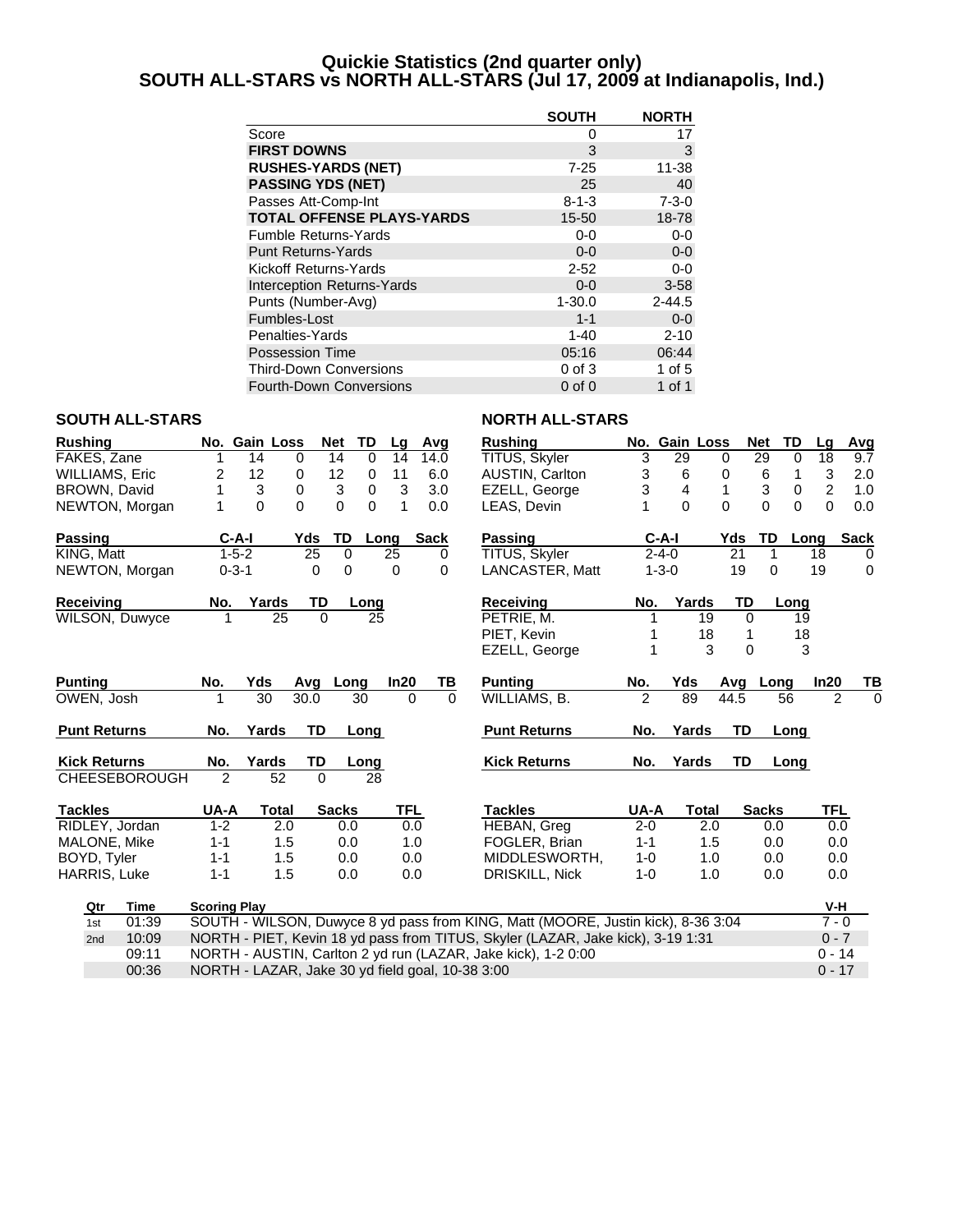# **Play-by-Play Summary (3rd quarter) SOUTH ALL-STARS vs NORTH ALL-STARS (Jul 17, 2009 at Indianapolis, Ind.)**

| Start of 3rd quarter, clock 12:00. |  |  |  |
|------------------------------------|--|--|--|
|                                    |  |  |  |

LAZAR, Jake kickoff 57 yards to the SOUTH0, touchback.

#### **SOUTH ALL-STARS drive start at 12:00.**

|          |               | ,000 111 ALL-01 AROUND GROUND 12.00.                                                                               |                 |
|----------|---------------|--------------------------------------------------------------------------------------------------------------------|-----------------|
|          | 1-10 South 20 | NEWTON, Morgan rush for loss of 3 yards to the SOUTH17 (DRISKILL, Nick).                                           |                 |
| $2 - 13$ | South 17      | WILLIAMS, Eric rush for 10 yards to the SOUTH27 (LaMERE, Lance; HUTCHINS, Curt).                                   |                 |
| $3 - 3$  | South 27      | NEWTON, Morgan rush for 4 yards to the SOUTH31 (HUTCHINS, Curt), PENALTY SOUTH holding 16<br>yards to the SOUTH15. |                 |
|          | 3-15 South 15 | 3rd and 15.                                                                                                        |                 |
|          | 3-15 South 15 | WILLIAMS, Eric rush for 18 yards to the SOUTH33, 1ST DOWN SOUTH (FRENCH, Phil).                                    | R8              |
| 1-10     | South 33      | WILLIAMS, Eric rush for no gain to the SOUTH33 (DOCKERY, Keith).                                                   |                 |
|          | 2-10 South 33 | NEWTON, Morgan pass incomplete to COOK, Morgan.                                                                    |                 |
|          | 3-10 South 33 | NEWTON, Morgan pass complete to WALKER, Tyrone for 46 yards to the NORTH21, 1ST DOWN                               | P <sub>9</sub>  |
|          |               | SOUTH (PAINTER, Dillon).                                                                                           |                 |
| $1 - 10$ | North 21      | WILLIAMS, Eric rush for 3 yards to the NORTH18 (DRISKILL, Nick).                                                   |                 |
| $2 - 7$  | North 18      | NEWTON, Morgan rush for 8 yards to the NORTH10, 1ST DOWN SOUTH, out-of-bounds.                                     | R <sub>10</sub> |
| 1-G      | North 10      | WILLIAMS, Eric rush for 7 yards to the NORTH3 (HUTCHINS, Curt).                                                    |                 |
| $2-G$    | North 03      | WILLIAMS, Eric rush for 3 yards to the NORTH0, TOUCHDOWN, clock 06:56.                                             |                 |
| 1-G      | North 03      | MOORE, Justin kick attempt failed.                                                                                 |                 |
|          |               |                                                                                                                    |                 |

#### **NORTH ALL-STARS 17, SOUTH ALL-STARS 13**

#### *11 plays, 80 yards, 5:04*

MOORE, Justin kickoff 39 yards to the NORTH21, HENCE, JaVontae return 14 yards to the NORTH35 (NELLOMS, R.).

# **NORTH ALL-STARS drive start at 06:51.**

LANCASTER, Matt rush for loss of 8 yards to the NORTH27 (BRUCE, Zach).

- 2-18 North 27 LANCASTER, Matt pass incomplete to AUSTIN, Carlton.
- 3-18 North 27 LANCASTER, Matt pass incomplete to COLEMAN, Austin.
- 4-18 North 27 WILLIAMS, B. punt 47 yards to the SOUTH26, downed.

*3 plays, minus 8 yards, 1:09*

- **SOUTH ALL-STARS drive start at 05:42.** South 26 KING, Matt rush for 1 yard to the SOUTH27 (42).<br>South 27 KING, Matt sacked for loss of 4 yards to the SOU
	- 2-9 South 27 KING, Matt sacked for loss of 4 yards to the SOUTH23 (HOUSE, David).
	- 3-13 South 23 4th and 13.
	- 4-13 South 23 OWEN, Josh punt 39 yards to the NORTH38, downed.

*2 plays, minus 3 yards, 2:29*

#### **NORTH ALL-STARS drive start at 03:13.**

|          |          | . ALL-V . ANV UITTE 3101 L 01 VY. TY.                                                  |                 |
|----------|----------|----------------------------------------------------------------------------------------|-----------------|
| $1 - 10$ | North 38 | LEAS, Devin rush for 7 yards to the NORTH45.                                           |                 |
| 2-3      | North 45 | AUSTIN, Carlton rush for 2 yards to the NORTH47 (RIDLEY, Jordan).                      |                 |
| $3 - 1$  | North 47 | TITUS, Skyler rush for 3 yards to the 50 yardline, 1ST DOWN NORTH (BRAUN, Adam).       | R8              |
| $1 - 10$ | North 50 | TITUS, Skyler rush for 12 yards to the SOUTH38, 1ST DOWN NORTH (STUCKER, Teddy).       | R9              |
| $1 - 10$ | South 38 | TITUS, Skyler pass incomplete to PIET, Kevin (CHEESEBOROUGH).                          |                 |
| $2 - 10$ | South 38 | AUSTIN, Carlton rush for 6 yards to the SOUTH32 (McGAUGHEY, I.).                       |                 |
| 3-4      | South 32 | TITUS, Skyler pass complete to PIET, Kevin for 7 yards to the SOUTH25, 1ST DOWN NORTH, | X <sub>11</sub> |
|          |          | PENALTY SOUTH personal foul 13 yards to the SOUTH12, 1ST DOWN NORTH.                   |                 |
| $1 - 10$ | South 12 | 1st and 10.                                                                            |                 |
| $1 - 10$ | South 12 | Timeout NORTH ALL-STARS, clock 01:00.                                                  |                 |
| $1 - 10$ | South 12 | LEAS, Devin rush for 7 yards to the SOUTH5 (; HARRIS, Luke).                           |                 |
| $2 - 3$  | South 05 | AUSTIN, Carlton rush for no gain to the SOUTH5 (RIDLEY, Jordan).                       |                 |
|          |          | END OF 3rd QUARTER: NORTH ALL-STARS 17, SOUTH ALL-STARS 13                             |                 |
|          |          |                                                                                        |                 |

|                        |       | Time  | 1st Downs |  |  |         | Conversions |          |          |           |
|------------------------|-------|-------|-----------|--|--|---------|-------------|----------|----------|-----------|
| <b>Quarter Summary</b> | Score | Poss  |           |  |  | 3rd     | 4th         | Rushina  | Passing  | Penalties |
| SOUTH ALL-STARS        | ี     | 07:33 |           |  |  | 2-2     | 0-0         | 11-47    | 1-2-0-46 | $2 - 29$  |
| NORTH ALL-STARS        | ∩     | 04:27 |           |  |  | $0 - 1$ | 0-0         | $8 - 29$ | 1-4-0-7  | 0-0       |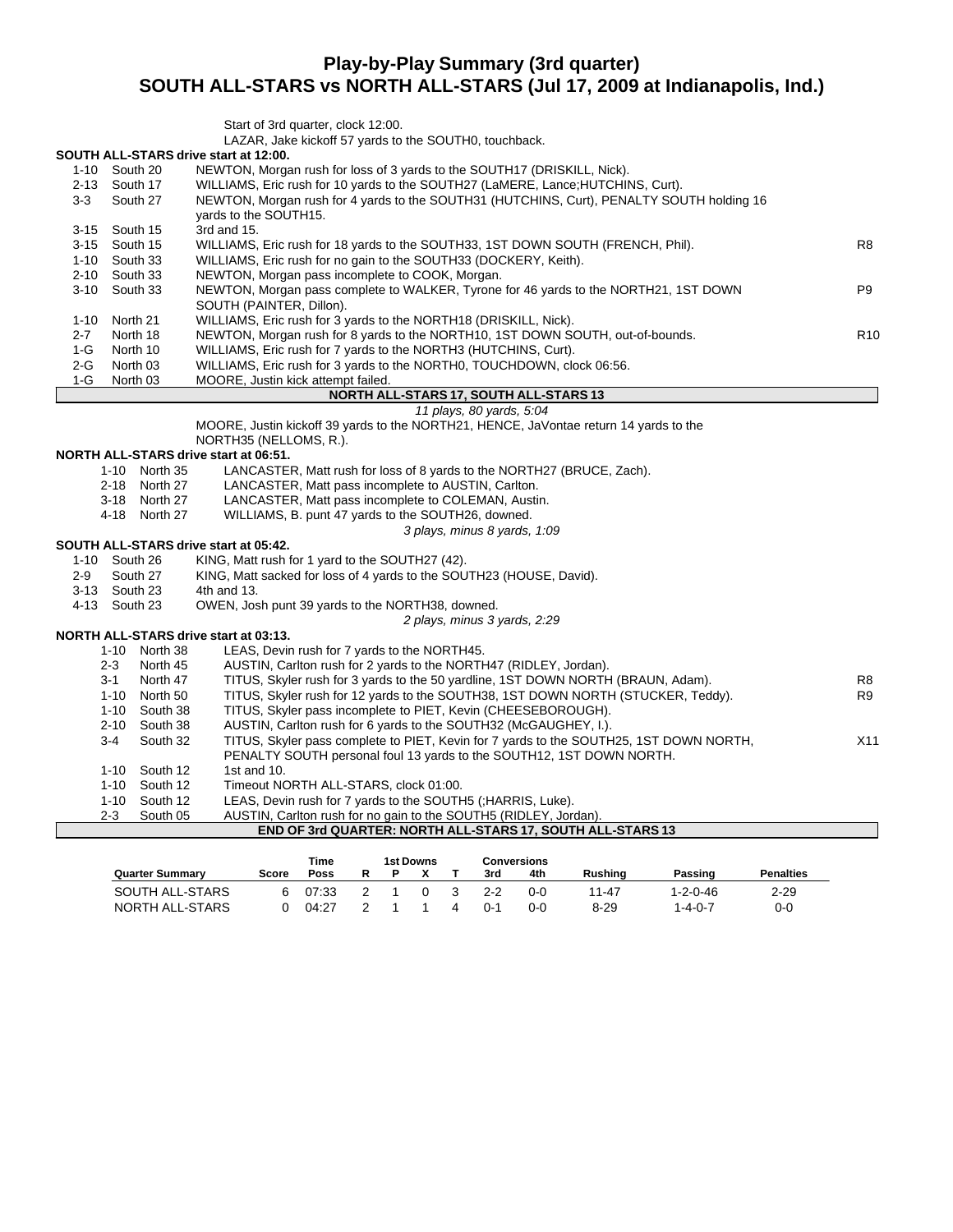## **Quickie Statistics (3rd quarter only) SOUTH ALL-STARS vs NORTH ALL-STARS (Jul 17, 2009 at Indianapolis, Ind.)**

|                                   | <b>SOUTH</b> | <b>NORTH</b>   |
|-----------------------------------|--------------|----------------|
| Score                             | 6            | O              |
| <b>FIRST DOWNS</b>                | 3            | 4              |
| <b>RUSHES-YARDS (NET)</b>         | $11 - 47$    | $8 - 29$       |
| <b>PASSING YDS (NET)</b>          | 46           | $\overline{7}$ |
| Passes Att-Comp-Int               | $2 - 1 - 0$  | $4 - 1 - 0$    |
| <b>TOTAL OFFENSE PLAYS-YARDS</b>  | 13-93        | $12 - 36$      |
| <b>Fumble Returns-Yards</b>       | $0-0$        | $0-0$          |
| <b>Punt Returns-Yards</b>         | $0 - 0$      | $0 - 0$        |
| Kickoff Returns-Yards             | $0 - 0$      | $1 - 14$       |
| <b>Interception Returns-Yards</b> | $0 - 0$      | $0 - 0$        |
| Punts (Number-Avg)                | $1 - 39.0$   | $1 - 47.0$     |
| Fumbles-Lost                      | $0 - 0$      | $0 - 0$        |
| Penalties-Yards                   | $2 - 29$     | 0-0            |
| <b>Possession Time</b>            | 07:33        | 04:27          |
| <b>Third-Down Conversions</b>     | 2 of 2       | 2 of 3         |
| <b>Fourth-Down Conversions</b>    | $0$ of $0$   | $0$ of $0$     |

#### **SOUTH ALL-STARS NORTH ALL-STARS**

| <b>Rushing</b>        |                     | No. Gain Loss                                    | Net              | TD<br>Lg |            | Avg         | <b>Rushing</b>                                                                   |                         | No. Gain Loss |           | Net          | TD          | Lq             | Avg         |
|-----------------------|---------------------|--------------------------------------------------|------------------|----------|------------|-------------|----------------------------------------------------------------------------------|-------------------------|---------------|-----------|--------------|-------------|----------------|-------------|
| <b>WILLIAMS, Eric</b> | 6                   | 41<br>0                                          | 41               | 18<br>1  |            | 6.8         | TITUS, Skyler                                                                    | $\overline{\mathbf{c}}$ | 15            | 0         | 15           | $\mathbf 0$ | 12             | 7.5         |
| NEWTON, Morgan        | 3                   | 12<br>3                                          | 9                | 8<br>0   |            | 3.0         | LEAS, Devin                                                                      | 2                       | 14            | 0         | 14           | 0           | $\overline{7}$ | 7.0         |
| KING, Matt            | $\overline{2}$      | 4<br>1                                           | $-3$             | 0<br>1   |            | $-1.5$      | <b>AUSTIN, Carlton</b>                                                           | 3                       | $\,8\,$       | 0         | 8            | $\mathbf 0$ | 6              | 2.7         |
|                       |                     |                                                  |                  |          |            |             | LANCASTER, Matt                                                                  | 1                       | $\Omega$      | 8         | $-8$         | $\Omega$    | $\Omega$       | $-8.0$      |
| <b>Passing</b>        | C-A-I               |                                                  | TD<br>Yds        | Long     |            | <b>Sack</b> | <b>Passing</b>                                                                   |                         | $C-A-I$       | Yds       | <b>TD</b>    | Long        |                | <b>Sack</b> |
| NEWTON, Morgan        | $1 - 2 - 0$         |                                                  | $\Omega$<br>46   | 46       |            | 0           | LANCASTER, Matt                                                                  |                         | $0 - 2 - 0$   | 0         | $\Omega$     |             | 0              | $\Omega$    |
| KING, Matt            | $0 - 0 - 0$         |                                                  | 0<br>$\mathbf 0$ | 0        |            | 1           | TITUS, Skyler                                                                    |                         | $1 - 2 - 0$   | 7         | $\Omega$     |             | $\overline{7}$ | $\mathbf 0$ |
| Receivina             | No.                 | Yards                                            | TD               | Long     |            |             | <b>Receiving</b>                                                                 | No.                     | Yards         | TD        |              | Long        |                |             |
| <b>WALKER, Tyrone</b> | 1                   | 46                                               | $\Omega$         | 46       |            |             | PIET. Kevin                                                                      |                         |               | 7         | $\Omega$     |             |                |             |
| <b>Punting</b>        | No.                 | Yds                                              | Avg<br>Long      | In20     |            | TB          | <b>Punting</b>                                                                   | No.                     | Yds           |           | Avg Long     |             | In20           | TВ          |
| OWEN, Josh            |                     | 39                                               | 39.0             | 39       | $\Omega$   | $\Omega$    | WILLIAMS, B.                                                                     |                         | 47            | 47.0      |              | 47          | $\Omega$       | $\Omega$    |
| <b>Punt Returns</b>   | No.                 | Yards                                            | <b>TD</b>        | Long     |            |             | <b>Punt Returns</b>                                                              | No.                     | Yards         | <b>TD</b> |              | Long        |                |             |
| <b>Kick Returns</b>   | No.                 | Yards                                            | TD               | Long     |            |             | <b>Kick Returns</b>                                                              | No.                     | Yards         | TD        |              | Long        |                |             |
|                       |                     |                                                  |                  |          |            |             | HENCE, JaVontae                                                                  |                         | 14            | $\Omega$  |              | 14          |                |             |
| <b>Tackles</b>        | UA-A                | Total                                            | <b>Sacks</b>     |          | <b>TFL</b> |             | <b>Tackles</b>                                                                   | UA-A                    | Total         |           | <b>Sacks</b> |             | TFL            |             |
| RIDLEY, Jordan        | $2 - 0$             | 2.0                                              | 0.0              |          | 0.0        |             | <b>HUTCHINS, Curt</b>                                                            | $2 - 1$                 |               | 2.5       | 0.0          |             | 0.0            |             |
| McGAUGHEY, I.         | $1 - 0$             | 1.0                                              | 0.0              |          | 0.0        |             | DRISKILL, Nick                                                                   | $2 - 0$                 |               | 2.0       | 0.0          |             | 1.0            |             |
| BRUCE, Zach           | $1 - 0$             | 1.0                                              | 0.0              |          | 1.0        |             | DOCKERY, Keith                                                                   | $1 - 0$                 |               | 1.0       | 0.0          |             | 0.0            |             |
| BRAUN, Adam           | $1 - 0$             | 1.0                                              | 0.0              |          | 0.0        |             | FRENCH, Phil                                                                     | $1 - 0$                 |               | 1.0       | 0.0          |             | 0.0            |             |
| <b>Time</b><br>Qtr    | <b>Scoring Play</b> |                                                  |                  |          |            |             |                                                                                  |                         |               |           |              |             | V-H            |             |
| 01:39<br>1st          |                     |                                                  |                  |          |            |             | SOUTH - WILSON, Duwyce 8 yd pass from KING, Matt (MOORE, Justin kick), 8-36 3:04 |                         |               |           |              |             | $7 - 0$        |             |
| 10:09<br>2nd          |                     |                                                  |                  |          |            |             | NORTH - PIET, Kevin 18 yd pass from TITUS, Skyler (LAZAR, Jake kick), 3-19 1:31  |                         |               |           |              |             | $7 - 7$        |             |
| 09:11                 |                     |                                                  |                  |          |            |             | NORTH - AUSTIN, Carlton 2 yd run (LAZAR, Jake kick), 1-2 0:00                    |                         |               |           |              |             | $7 - 14$       |             |
| 00:36                 |                     | NORTH - LAZAR, Jake 30 yd field goal, 10-38 3:00 |                  |          |            |             |                                                                                  |                         |               |           |              |             | $7 - 17$       |             |
| 06:56<br>3rd          |                     |                                                  |                  |          |            |             | SOUTH - WILLIAMS, Eric 3 yd run (MOORE, Justin kick failed), 11-80 5:04          |                         |               |           |              |             | $6 - 0$        |             |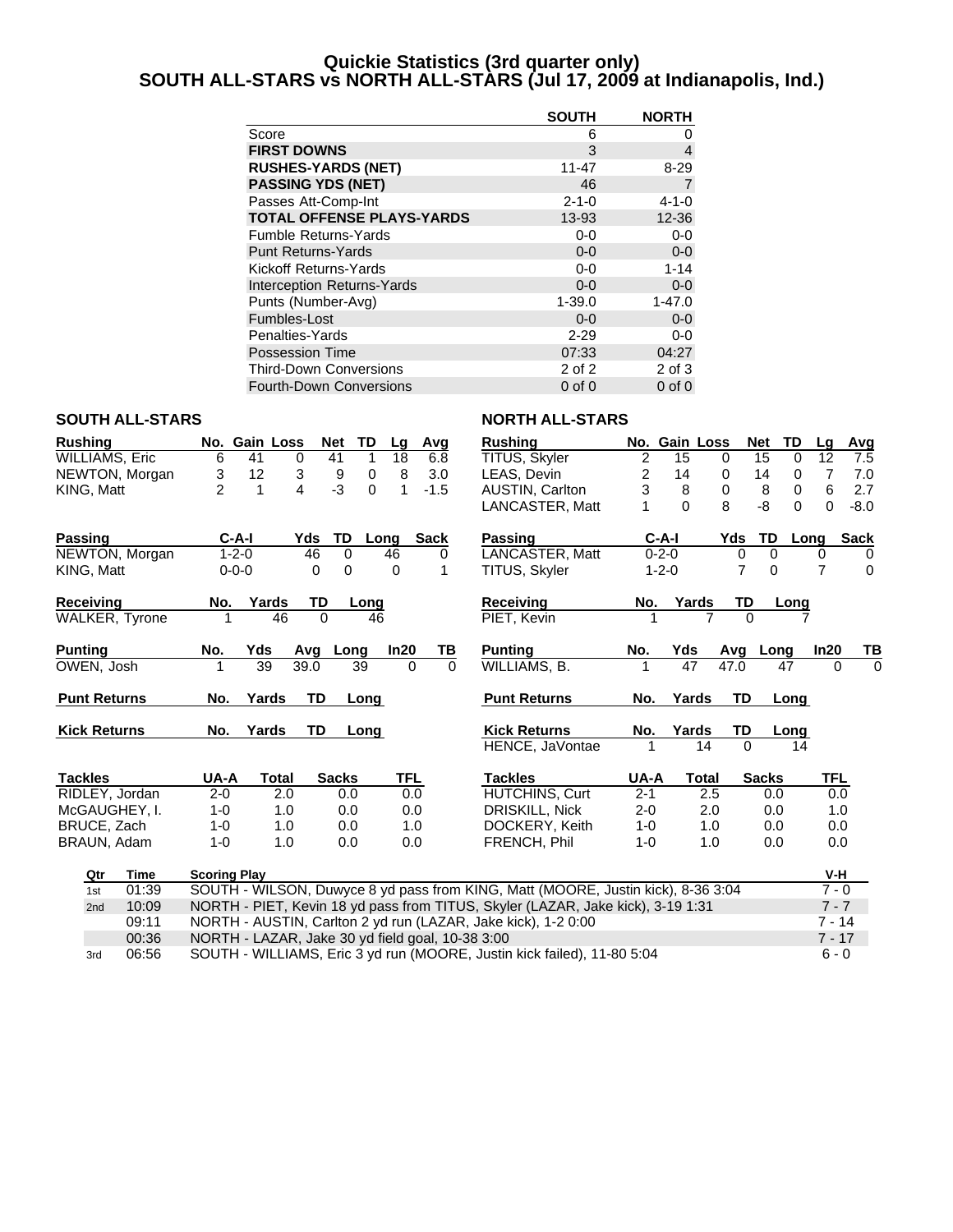# **Play-by-Play Summary (4th quarter) SOUTH ALL-STARS vs NORTH ALL-STARS (Jul 17, 2009 at Indianapolis, Ind.)**

|         | 3-3           | South 05             | Start of 4th quarter, clock 12:00.                                                                                                                        |                 |
|---------|---------------|----------------------|-----------------------------------------------------------------------------------------------------------------------------------------------------------|-----------------|
|         | 3-3           | South 05             | LEAS, Devin rush for 1 yard to the SOUTH4.                                                                                                                |                 |
|         | 4-2           | South 04             | LAZAR, Jake field goal attempt from 21 GOOD, clock 10:50.                                                                                                 |                 |
|         |               |                      | NORTH ALL-STARS 20, SOUTH ALL-STARS 13                                                                                                                    |                 |
|         |               |                      | 11 plays, 58 yards, 4:23<br>LAZAR, Jake kickoff 60 yards to the SOUTH0, touchback.                                                                        |                 |
|         |               |                      | SOUTH ALL-STARS drive start at 10:50.                                                                                                                     |                 |
|         | 1-10 South 20 |                      | WILLIAMS, Eric rush for 11 yards to the SOUTH31, 1ST DOWN SOUTH (PAINTER, Dillon).                                                                        | R11             |
|         | 1-10 South 31 |                      | TURNER, Nick rush for 2 yards to the SOUTH33 (PAINTER, Dillon).                                                                                           |                 |
| 2-8     | South 33      |                      | BROWN, David rush for 5 yards to the SOUTH38 (HUTCHINS, Curt).                                                                                            |                 |
| $3-3$   | South 38      |                      | NEWTON, Morgan rush for 2 yards to the SOUTH40 (COLEMAN, Kam).                                                                                            |                 |
| 4-1     | South 40      |                      | TEAM rush for no gain to the SOUTH40, fumble by TEAM recovered by SOUTH WALKER, Tyrone at                                                                 | R <sub>12</sub> |
|         |               |                      | SOUTH40, WALKER, Tyrone for 1 yard to the SOUTH41, 1ST DOWN SOUTH.                                                                                        |                 |
|         | 1-10 South 41 |                      | NEWTON, Morgan pass incomplete to WALKER, Tyrone.                                                                                                         |                 |
|         | 2-10 South 41 |                      | NEWTON, Morgan pass incomplete to COOK, Morgan.                                                                                                           |                 |
|         | 3-10 South 41 |                      | PENALTY NORTH offside off-setting, PENALTY SOUTH illegal participation off-setting, NO                                                                    |                 |
|         |               |                      | PLAY.                                                                                                                                                     |                 |
|         | 3-10 South 41 |                      | NEWTON, Morgan pass incomplete.                                                                                                                           |                 |
|         | 4-10 South 41 |                      | WILLIAMS, Eric punt 33 yards to the NORTH26, downed.                                                                                                      |                 |
|         |               |                      | 8 plays, 21 yards, 3:33                                                                                                                                   |                 |
|         |               |                      | NORTH ALL-STARS drive start at 07:17.                                                                                                                     |                 |
|         | 1-10<br>2-9   | North 26<br>North 27 | AUSTIN, Carlton rush for 1 yard to the NORTH27 (LEISTNER, T.).<br>LANCASTER, Matt pass complete to LEAS, Devin for 6 yards to the NORTH33 (TURNER, Nick). |                 |
|         | $3-3$         | North 33             | LANCASTER, Matt pass incomplete to NICHOLS, M., dropped pass.                                                                                             |                 |
|         | 4-3           | North 33             | PENALTY SOUTH offside 5 yards to the NORTH38, 1ST DOWN NORTH.                                                                                             | X12             |
|         | 1-10          | North 38             | LEAS, Devin rush for 7 yards to the NORTH45 (JAMIRU, K.).                                                                                                 |                 |
|         | $2-3$         | North 45             | AUSTIN, Carlton rush for 2 yards to the NORTH47 (MALONE, Mike).                                                                                           |                 |
|         | 3-1           | North 47             | LEAS, Devin rush for loss of 1 yard to the NORTH46 (JAMIRU, K.).                                                                                          |                 |
|         | 4-2           | North 46             | WILLIAMS, B. punt 32 yards to the SOUTH22, downed.                                                                                                        |                 |
|         |               |                      | 6 plays, 20 yards, 3:21                                                                                                                                   |                 |
|         |               |                      | SOUTH ALL-STARS drive start at 03:56.                                                                                                                     |                 |
|         | 1-10 South 22 |                      | TURNER, Nick rush for 8 yards to the SOUTH30 (BUTKUS, Mark; FOGLER, Brian).                                                                               |                 |
| $2 - 2$ | South 30      |                      | KING, Matt pass complete to COOK, Morgan for 6 yards to the SOUTH36, 1ST DOWN SOUTH                                                                       | P13             |
|         |               |                      | (HEBAN, Greg).                                                                                                                                            |                 |
|         | 1-10 South 36 |                      | KING, Matt pass incomplete to WALKER, Tyrone.                                                                                                             |                 |
|         | 2-10 South 36 |                      | KING, Matt pass incomplete to WILLIAMS, Eric.                                                                                                             |                 |
|         | 3-10 South 36 |                      | KING, Matt pass complete to WILSON, Duwyce for 11 yards to the SOUTH47, 1ST DOWN SOUTH,                                                                   | P14             |
|         |               |                      | out-of-bounds.                                                                                                                                            |                 |
| 1-10    | South 47      |                      | KING, Matt pass intercepted by HEBAN, Greg at the NORTH25, HEBAN, Greg return 0 yards to                                                                  |                 |
|         |               |                      | the NORTH25, HEBAN, Greg for no gain to the NORTH25.                                                                                                      |                 |
|         |               |                      | 6 plays, 25 yards, 1:23                                                                                                                                   |                 |
|         | 1-10          | North 25             | <b>NORTH ALL-STARS drive start at 02:33.</b><br>LEAS, Devin rush for 5 yards to the NORTH30 (COLLIER, Josh).                                              |                 |
|         | 2-5           | North 30             | LEAS, Devin rush for 1 yard to the NORTH31 (SCHUMACHER, P.).                                                                                              |                 |
|         | 3-4           | North 31             | Timeout SOUTH ALL-STARS, clock 01:44.                                                                                                                     |                 |
|         | 3-4           | North 31             | TITUS, Skyler rush for 2 yards to the NORTH33, .                                                                                                          |                 |
|         | $4 - 2$       | North 33             | Timeout SOUTH ALL-STARS, clock 01:38.                                                                                                                     |                 |
|         | 4-2           | North 33             | WILLIAMS, B. punt 54 yards to the SOUTH13, downed.                                                                                                        |                 |
|         |               |                      | 3 plays, 8 yards, 1:08                                                                                                                                    |                 |
|         |               |                      | SOUTH ALL-STARS drive start at 01:25.                                                                                                                     |                 |
|         | 1-10 South 13 |                      | WILLIAMS, Eric rush for 3 yards to the SOUTH16 (PAINTER, Dillon).                                                                                         |                 |
| $2 - 7$ | South 16      |                      | NEWTON, Morgan pass complete to WALKER, Tyrone for 17 yards to the SOUTH33, 1ST DOWN                                                                      | P <sub>15</sub> |
|         |               |                      | SOUTH, out-of-bounds.                                                                                                                                     |                 |
|         | 1-10 South 33 |                      | NEWTON, Morgan pass incomplete to WILSON, Duwyce, dropped pass.                                                                                           |                 |
|         | 2-10 South 33 |                      | NEWTON, Morgan pass incomplete to WILSON, Duwyce.                                                                                                         |                 |
|         | 3-10 South 33 |                      | NEWTON, Morgan rush for 13 yards to the SOUTH46, 1ST DOWN SOUTH.                                                                                          | R16             |
|         | 1-10 South 46 |                      | NEWTON, Morgan pass complete to WALKER, Tyrone for 14 yards to the NORTH40, 1ST DOWN                                                                      | P17             |
|         |               |                      | SOUTH.                                                                                                                                                    |                 |
| 1-10    | North 40      |                      | NEWTON, Morgan rush for 3 yards to the NORTH37.                                                                                                           |                 |
| $2 - 7$ | North 37      |                      | NEWTON, Morgan rush for 8 yards to the NORTH29, 1ST DOWN SOUTH (PAINTER, Dillon).                                                                         | R <sub>18</sub> |
| 1-10    | North 29      |                      | NEWTON, Morgan pass incomplete to WILLIAMS, Eric.                                                                                                         |                 |
| 2-10    | North 29      |                      | Timeout NORTH ALL-STARS, clock 00:04.                                                                                                                     |                 |
|         | 2-10 North 29 |                      | NEWTON, Morgan pass incomplete to WILSON, Duwyce.                                                                                                         |                 |
|         |               |                      | End of game, clock 00:00.                                                                                                                                 |                 |
|         |               |                      | 10 plays, 58 yards, 1:25<br>FINAL SCORE: NORTH ALL-STARS 20, SOUTH ALL-STARS 13                                                                           |                 |
|         |               |                      |                                                                                                                                                           |                 |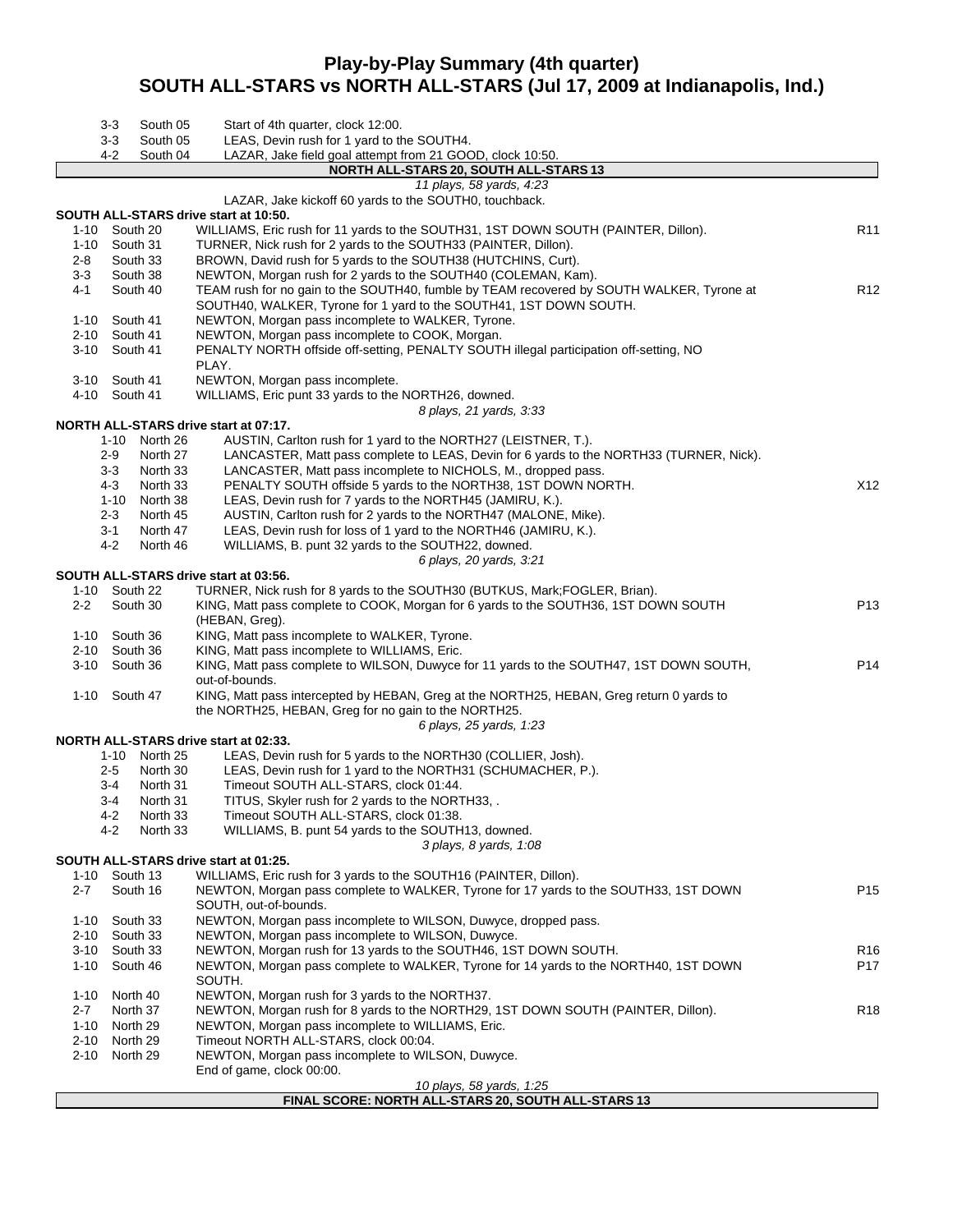# **Play-by-Play Summary (4th quarter) SOUTH ALL-STARS vs NORTH ALL-STARS (Jul 17, 2009 at Indianapolis, Ind.)**

|                        |       | Time  |  | 1st Downs | Conversions |            |          |                 |                  |
|------------------------|-------|-------|--|-----------|-------------|------------|----------|-----------------|------------------|
| <b>Quarter Summary</b> | Score | Poss  |  |           | 3rd         | 4th        | Rushina  | Passing         | <b>Penalties</b> |
| SOUTH ALL-STARS        |       | 06:21 |  |           | $2 - 4$     | 1-1        | 10-56    | 4-14-1-48       | 1-5              |
| NORTH ALL-STARS        |       | 05:39 |  |           | በ-4         | <u>ດ-ດ</u> | $8 - 18$ | $1 - 2 - 0 - 6$ | $0 - 0$          |